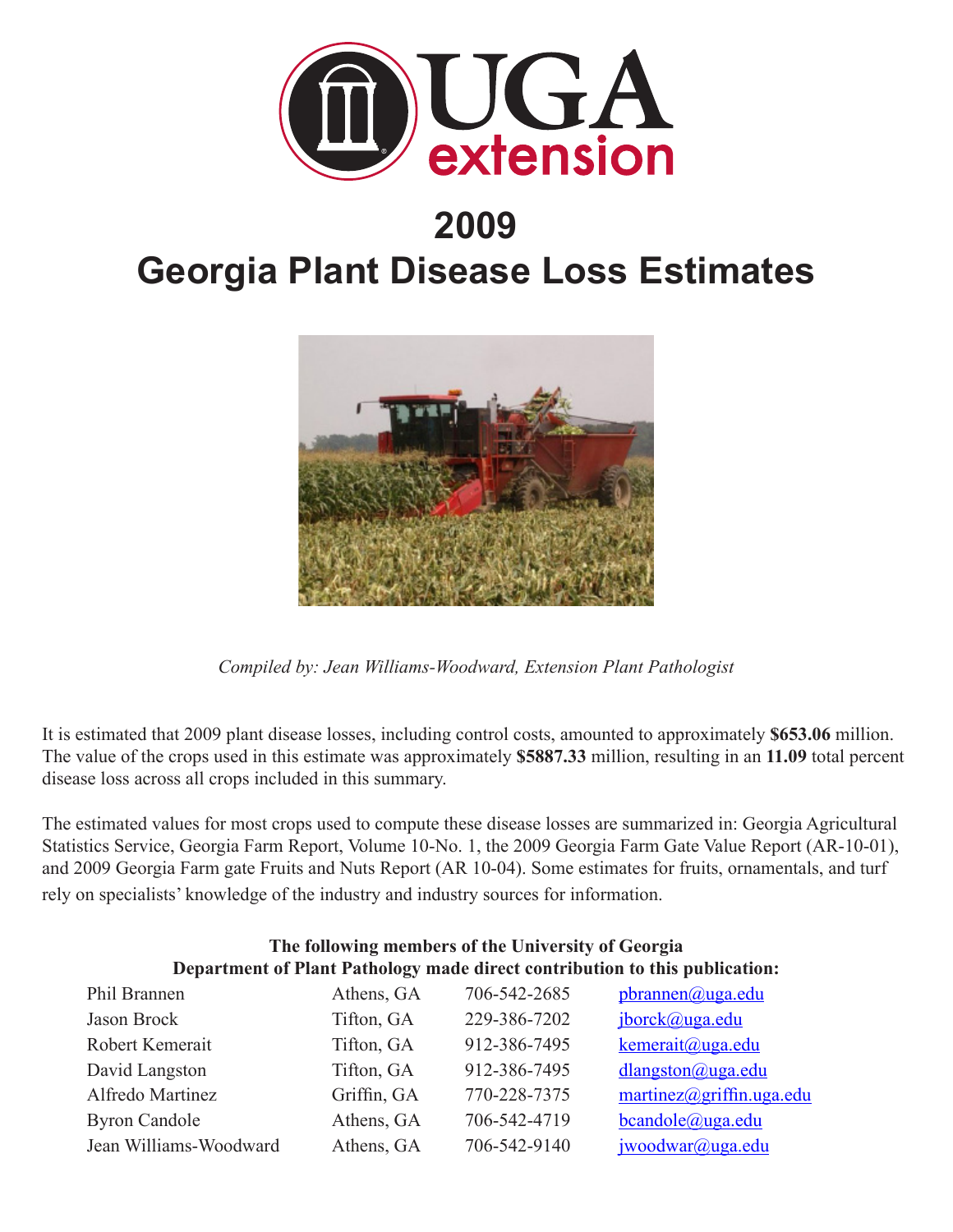## **2009 Plant Disease Clinics Annual Summary**

Extension Plant Pathology maintains two plant disease clinics as educational resources for county Extension agricultural faculty to use to aid their clients in diagnosing and correcting disease-related plant problems. The Athens Plant Disease Clinic, which includes the Homeowner IPM plant disease clinic, is operated by Byron Candole and Jan Fowler and is located in 2405 Miller Plant Science Building. Commercial fruit, ornamentals and turf; Christmas trees and forestry; all homeowner samples; and legume forages, small grains, mushroom identification and wood rots are processed in the Athens Plant Disease Clinic. There is a \$10 processing fee for all physical homeowner samples. There is no charge for commercial physical samples or digital diagnostic samples. Dr. Elizabeth Little joined Extension pathology in 2009 and is responsible for homeowner IPM sample recommendations.

In Tifton, the Plant Disease Clinic is run by Jason Brock in Room 116 of the Horticulture Building on the main Tifton Campus. Diagnoses and control recommendations for commercial samples of field crops, grain forages, pecans and vegetables are handled at this location.

Commercial sample numbers continue to increase each year (1,440 samples in 2008); however, overall sample numbers were down compared to 2008 (2,051 samples in 2008) because the homeowner clinic was closed and not receiving samples for much of the year due to personnel loss. The greatest increase in sample submission over 2008 was seen in commercial vegetables. Last year was very dry and many of the problems seen were not disease-related but rather environmental- or cultural-type plant problems.

Diagnoses and educational recommendations are returned to the county faculty. The clinics maintain a computerized database of samples and their diagnoses through the DDDI system. Monthly homeowner reports are also available via our departmental clinic homepage (http://www.plant.uga.edu/Extension/Clinics/PDC.htm).

| UUINIAINEU. EVVV I EAITI      |                                     |                                        |              |  |  |  |
|-------------------------------|-------------------------------------|----------------------------------------|--------------|--|--|--|
| <b>Crop</b>                   | <b>Commercial</b><br><b>Samples</b> | <b>Homeowner</b><br><b>IPM Samples</b> | <b>Total</b> |  |  |  |
| <b>Field Crops</b>            | 168                                 |                                        | 168          |  |  |  |
| Vegetables                    | 412                                 | 51                                     | 463          |  |  |  |
| Fruits & Nuts                 | 137                                 | 16                                     | 153          |  |  |  |
| <b>Herbaceous Ornamentals</b> | 140                                 | 20                                     | 160          |  |  |  |
| <b>Woody Ornamentals</b>      | 130                                 | 77                                     | 207          |  |  |  |
| <b>Trees</b>                  | 86                                  | 47                                     | 133          |  |  |  |
| Turf                          | 481                                 | 132                                    | 613          |  |  |  |
| Miscellaneous                 | 6                                   | $12 \overline{ }$                      | 18           |  |  |  |
| <b>Total</b>                  | 1,560                               | 355                                    | 1,915        |  |  |  |

#### **CLINIC SUMMARIES: 2009 PLANT SAMPLE SUBMISSION**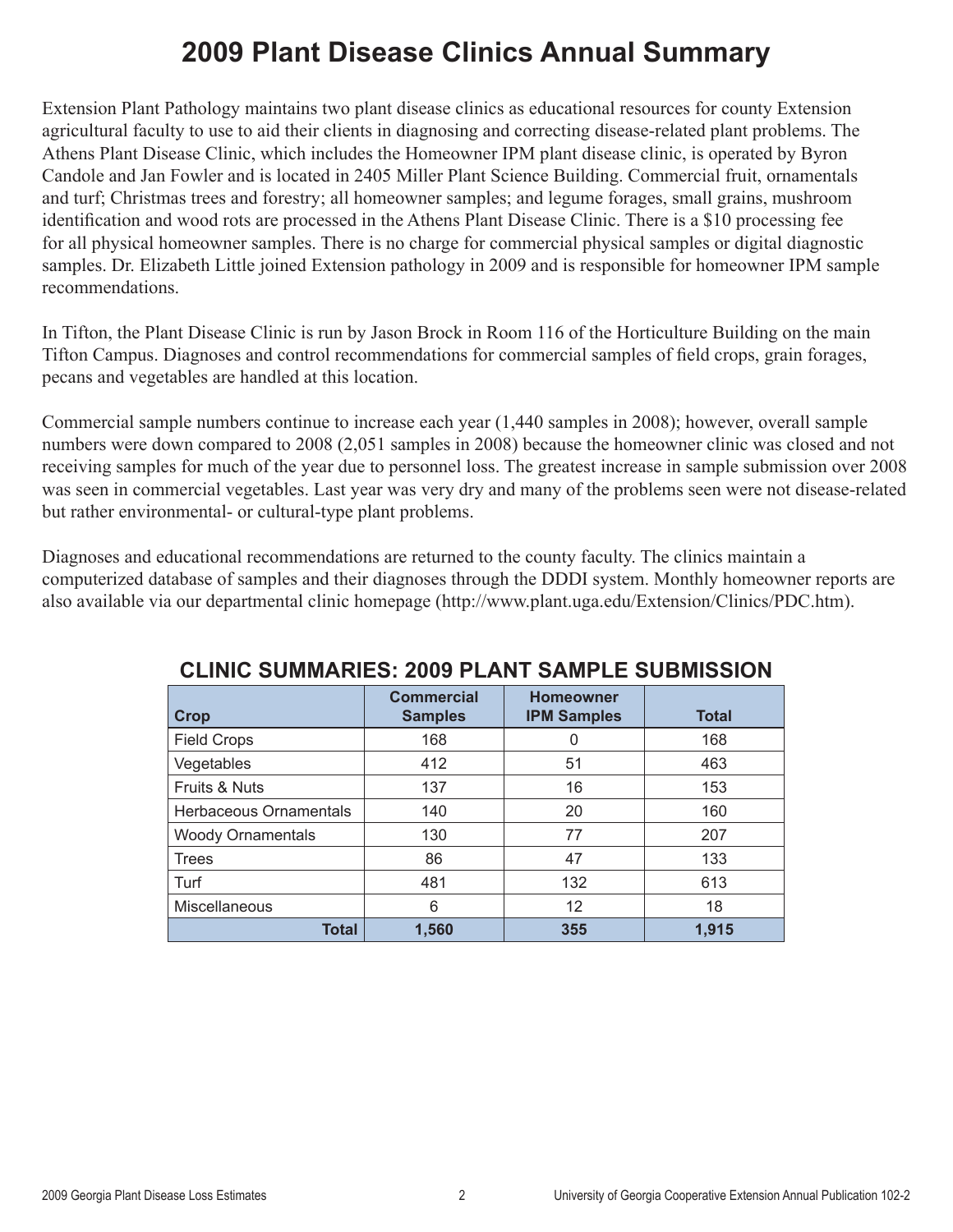#### **APPLE**

The 2009 season was very wet for north Georgia. In one research trial, rain was recorded for 71 of 147 days in the trial. As a result, disease losses were relatively high for apples, but generally less than expected in commercial plantings. Fire blight was not prevalent, since early-season conditions were generally too cold, though rainfall was adequate. Summer rot diseases were prevalent, and bitter rot, as well as flyspeck and sooty blotch, did result in production losses. Overall disease pressure was moderate. There is still a strong need for more efficacious fungicides, especially for control of bitter rot and other summer rot diseases. In addition, though not yet observed, we are concerned that streptomycin antibiotic resistance may yet become an issue; currently, streptomycin is the only effective antibiotic for fire blight. If we lose this antibiotic due to resistance, apple production will be much more difficult. Cost of control included pesticide usage for fire blight, pruning costs and summer rot control measures.

| <b>Disease</b>                                           | % Reduction in<br><b>Crop Value</b> | <b>Damage</b><br>(\$Thousands) | <b>Cost of Control</b><br>(\$Thousands) | <b>Total</b><br>(\$Thousands) |  |
|----------------------------------------------------------|-------------------------------------|--------------------------------|-----------------------------------------|-------------------------------|--|
| Fire Blight                                              | 1.0                                 | 72.4                           | 80.0                                    | 152.4                         |  |
| <b>Bitter Rot</b>                                        | 5.0                                 | 361.9                          | 100.0                                   | 461.9                         |  |
| <b>Bot Rot</b>                                           | 0.1                                 | 7.2                            | 52.0                                    | 59.2                          |  |
| <b>Black Rot</b>                                         | 0.1                                 | 7.2                            | 33.0                                    | 40.2                          |  |
| Alternaria Leaf Spot                                     | 0.1                                 | 7.2                            | 0.0                                     | 7.2                           |  |
| Powdery Mildew                                           | 0.1                                 | 7.2                            | 11.5                                    | 18.7                          |  |
| Sooty Blotch                                             | 0.1                                 | 7.2                            | 0.0                                     | 7.2                           |  |
| <b>Fly Speck</b>                                         | 0.1                                 | 7.2                            | 0.0                                     | 7.2                           |  |
| Cedar Apple Rust                                         | 0.01                                | 0.7                            | 0.0                                     | 0.7                           |  |
| Scab                                                     | 0.01                                | 0.7                            | 0.0                                     | 0.7                           |  |
| <b>Other Diseases</b>                                    | 0.1                                 | 0.7                            | 1.0                                     | 1.7                           |  |
| Total                                                    | 6.6                                 | 479.9                          | 277.5                                   | 757.4                         |  |
| * Controlled with fungicides applied for other diseases. |                                     |                                |                                         |                               |  |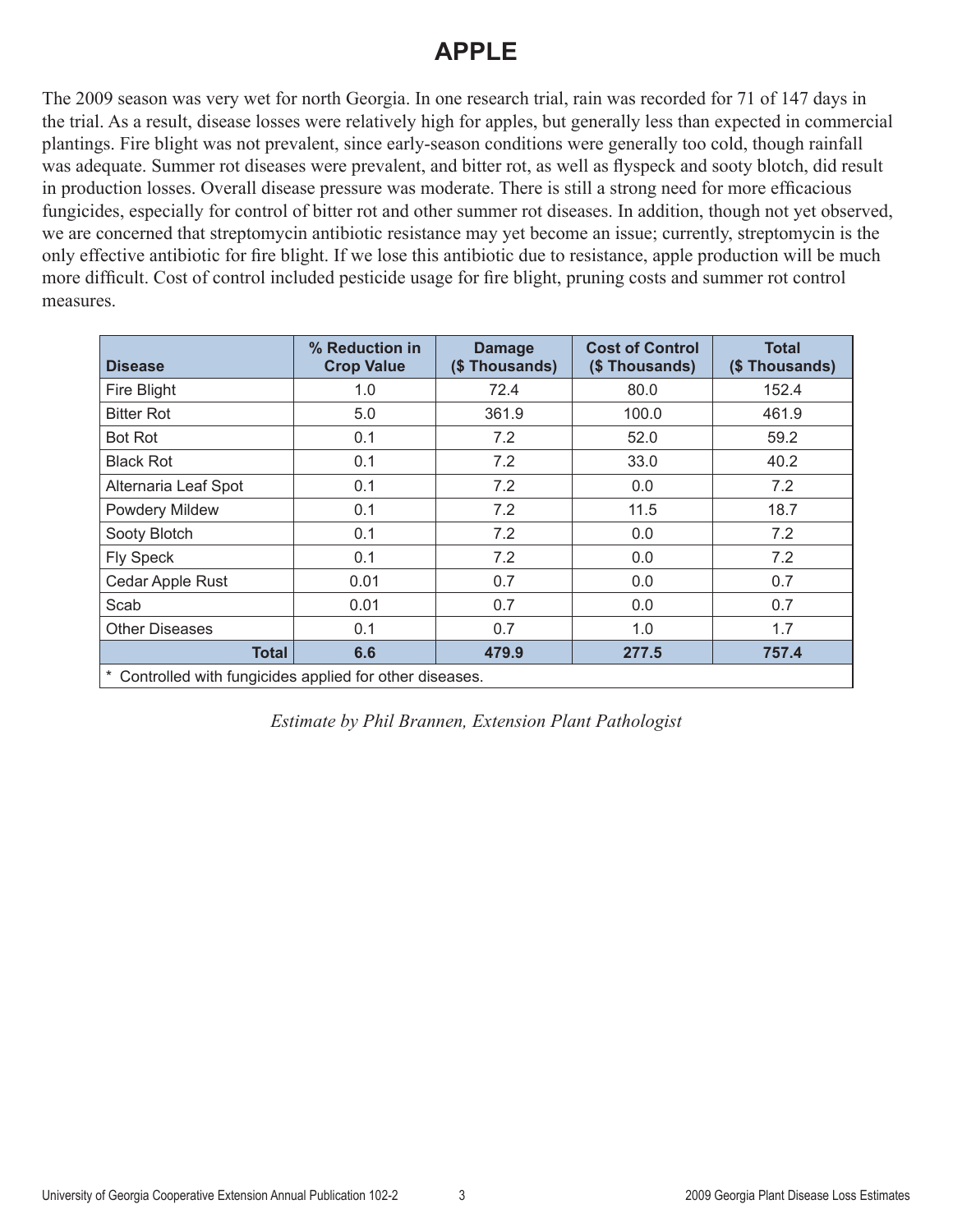### **BLACKBERRY**

Blackberries are a relatively new commodity for Georgia. Diseases have been of major consequence to losses observed, and limited research information is available for this expanding market. In 2009, cane blight caused significant damage in many locations. This disease is especially damaging when wet weather follows pruning operations. Viruses, many of which can't be readily detected, continue to make their way into the state and have also caused significant losses. Botrytis (gray mold) was also prevalent due to rainy weather, but fungicidal applications generally decreased losses to low levels relative the total crop.

| <b>Disease</b>        | % Reduction in<br><b>Crop Value</b> | <b>Damage</b><br>(\$Thousands) | <b>Cost of Control</b><br>(\$ Thousands) | <b>Total</b><br>(\$Thousands) |
|-----------------------|-------------------------------------|--------------------------------|------------------------------------------|-------------------------------|
| <b>Botrytis</b>       | 5.0                                 | 472.8                          | 1091.9                                   | 1564.7                        |
| Orange Rust           | 0.01                                | 0.9                            | 136.5                                    | 137.4                         |
| Cane and Leaf Rust    | 0.1                                 | 9.5                            | 546.0                                    | 555.4                         |
| Double Blossom        | 0.1                                 | 9.5                            | 273.0                                    | 282.4                         |
| <b>Viruses</b>        | 5.0                                 | 472.8                          | 136.5                                    | 609.3                         |
| Phytophthora Root Rot | 0.1                                 | 9.5                            | 27.3                                     | 36.8                          |
| Cane Blight           | 5.0                                 | 472.8                          | 273.0                                    | 745.8                         |
| Septoria Leaf Spot    | 0.1                                 | 9.5                            | 109.2                                    | 118.6                         |
| Botryosphaeria        | 1.0                                 | 94.6                           | 136.5                                    | 231.0                         |
| <b>Total</b>          | 16.4                                | 1551.7                         | 2729.8                                   | 4281.5                        |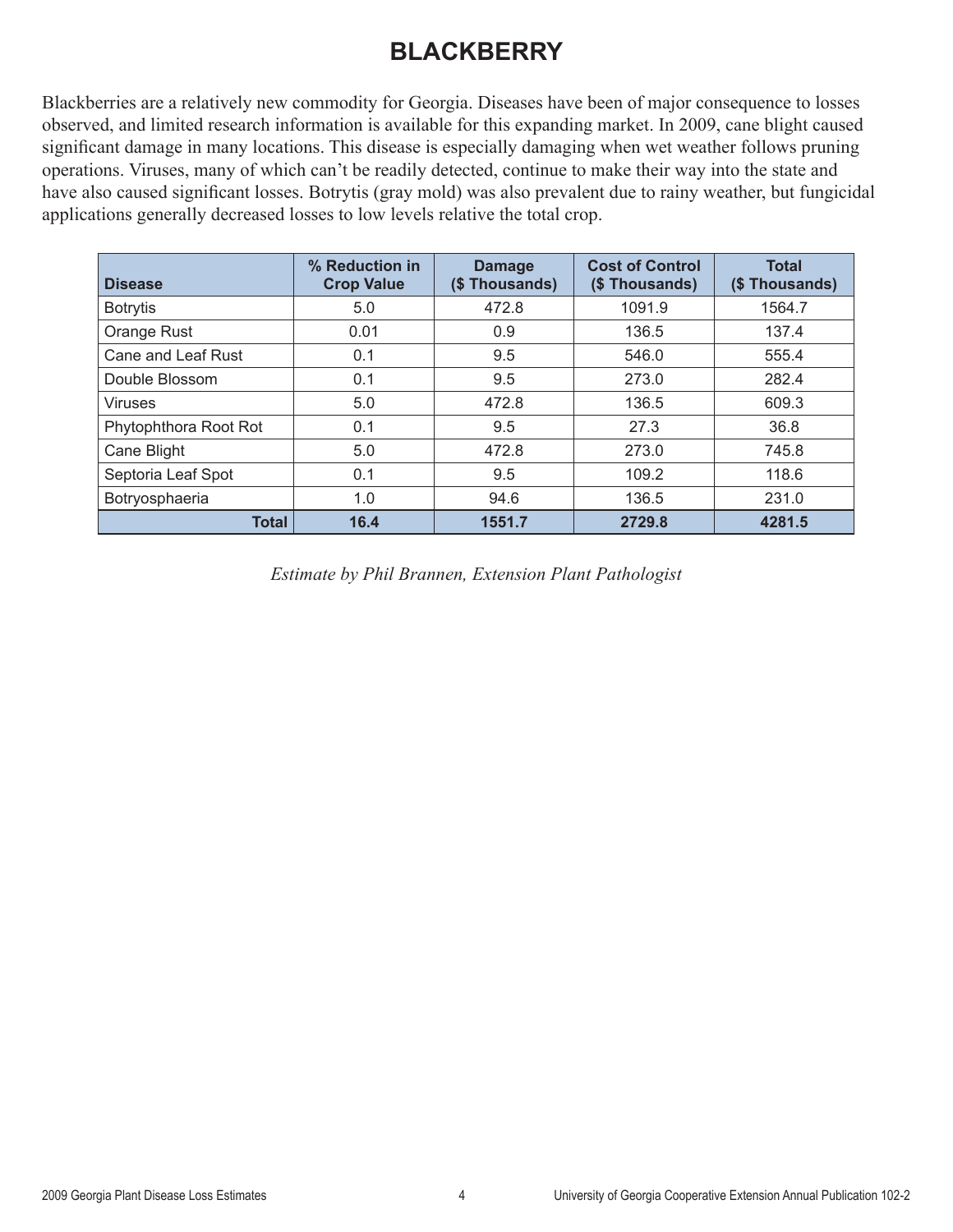#### **BLUEBERRY**

Blueberry production in 2009 was generally good, but excessive rainfall resulted in losses to molds that are generally not blueberry pathogens; surface molds, such as Cladosporium and yeasts, were observed on overripe fruit that could not be harvested due to excessive rainfall and wet fields. Necrotic ring blotch, a new suspected viral pathogen, was not prevalent, though red ringspot virus was observed. Powdery mildew and rust were also prevalent in some locations, though disease losses were not extensive. Exobasidium leaf and fruit spot were once again identified in one or two locations as well, and if this disease continues to be reported, it could become more of a production issue as opposed to a curiosity. Bacterial leaf scorch, a newly identified bacterial disease of southern highbush blueberries, continued to cause extensive losses on several varieties. Mummy berry was observed, but did not result in significant losses. Botryosphaeria canker was not prevalent in 2009, though it had resulted in significant losses in 2008; reduction in nitrogen fertilization and optimal timing of fertilizer applications likely resulted in less disease, since Botryosphaeria canker is correlated with high nitrogen fertility levels, which result in more succulent tissues for fungal invasion.

| <b>Disease</b>          | % Reduction in<br><b>Crop Value</b> | <b>Damage</b><br>(\$Thousands) | <b>Cost of Control</b><br>(\$Thousands) | <b>Total</b><br>(\$Thousands) |
|-------------------------|-------------------------------------|--------------------------------|-----------------------------------------|-------------------------------|
| Mummy Berry             | 0.1                                 | 107.2                          | 1,400.0                                 | 1,507.2                       |
| <b>Botrytis Blight</b>  | 1.0                                 | 1,071.8                        | 560.0                                   | 1,631.8                       |
| <b>Foliar Disease</b>   | 1.0                                 | 1,071.8                        | 420.0                                   | 1,491.8                       |
| Rots                    | 2.0                                 | 2,143.6                        | 140.0                                   | 2,283.6                       |
| <b>Bacterial Scorch</b> | 0.1                                 | 107.2                          | 10.0                                    | 1,17.2                        |
| <b>Dieback</b>          | 0.1                                 | 107.2                          | 140.0                                   | 2,47.2                        |
| Phytophthora Root Rot   | 0.1                                 | 107.2                          | 140.0                                   | 247.2                         |
| Total                   | 4.4                                 | 4716.0                         | 2810.0                                  | 7526.0                        |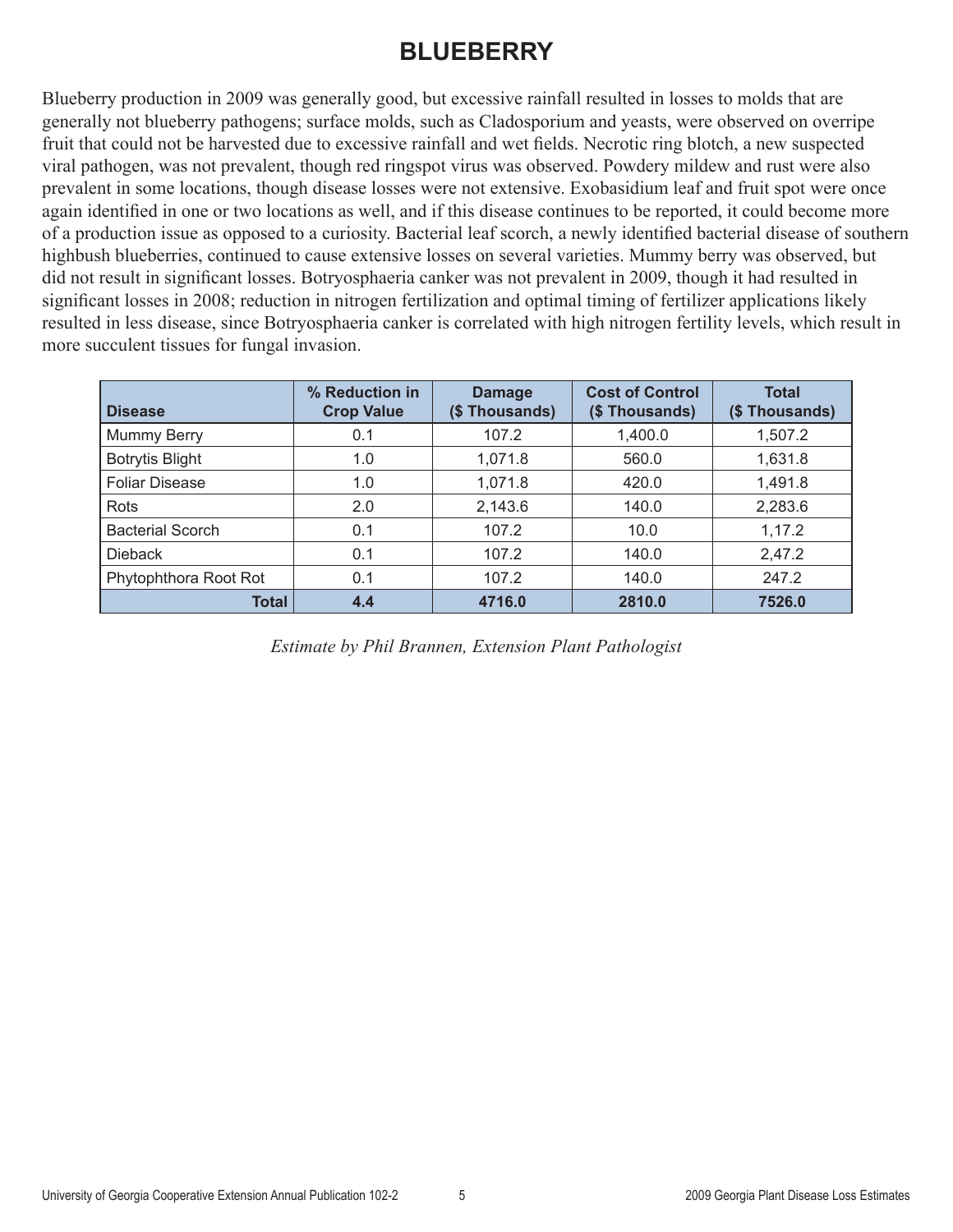#### **BUNCH GRAPE**

Grape diseases were prevalent in 2009. Powdery and downy mildews were observed where spray programs were not well administered, and downy mildew resulted in a 100% loss at one location. In addition, crown gall was very prevalent in some new plantings, and this appears to have been related to transmission in transplants. North Georgia is on the southern edge of the region where one can effectively grow wine grapes, and this is related to Pierce's disease, a bacterial disease that is vectored by an insect, the glassy-winged sharpshooter. Cold winter temperatures either kill the insect that transmits the disease, or the temperatures may actually prevent the bacteria from surviving, but the verdict is still out as to which is most important. However, we do know that cold temperatures allow for production of Vinifera wine grapes, and we do not recommend that producers plant these at elevations below 1,300 feet. As a result of warmer winters, we have observed substantial increases in vine death, even at higher elevations and longitudes. In some cases, producers have gone from losing less than ten vines per year to losses of several hundred vines, as observed in 2006 and 2007. Pierce's disease losses were generally less extensive in 2009; colder winters in 2007/2008 and 2008/2009, combined with more aggressive insect management for Pierce's disease vectors, likely resulted in reduced losses as compared to previous years. An initial survey of leaf roll virus diseases indicated that these are resulting in substantive losses in some vineyards, and the mealy bug vectors were also observed in these vineyards in 2009.

| <b>Disease</b>        | % Reduction in<br><b>Crop Value</b> | <b>Damage</b><br>(\$Thousands) | <b>Cost of Control</b><br>(\$Thousands) | <b>Total</b><br>(\$Thousands) |
|-----------------------|-------------------------------------|--------------------------------|-----------------------------------------|-------------------------------|
| <b>Botrytis</b>       | 0.5                                 | 31.0                           | 50.0                                    | 81.0                          |
| Downy Mildew          | 1.0                                 | 61.9                           | 70.0                                    | 131.9                         |
| <b>Black Rot</b>      | 1.0                                 | 61.9                           | 70.0                                    | 131.9                         |
| Powdery Mildew        | 3.0                                 | 185.7                          | 20.0                                    | 205.7                         |
| Phomopsis Cane Blight | 2.0                                 | 123.8                          | 35.0                                    | 158.8                         |
| Crown Gall            | 0.5                                 | 31.0                           | 5.0                                     | 36.0                          |
| Pierce's Disease      | 0.5                                 | 31.0                           | 30.0                                    | 61.0                          |
| Leaf Roll Virus       | 0.01                                | 0.6                            | 5.0                                     | 5.6                           |
| <b>Total</b>          | 8.5                                 | 526.9                          | 285.0                                   | 811.9                         |

*Estimate by Phil Brannen, Extension Plant Pathologist*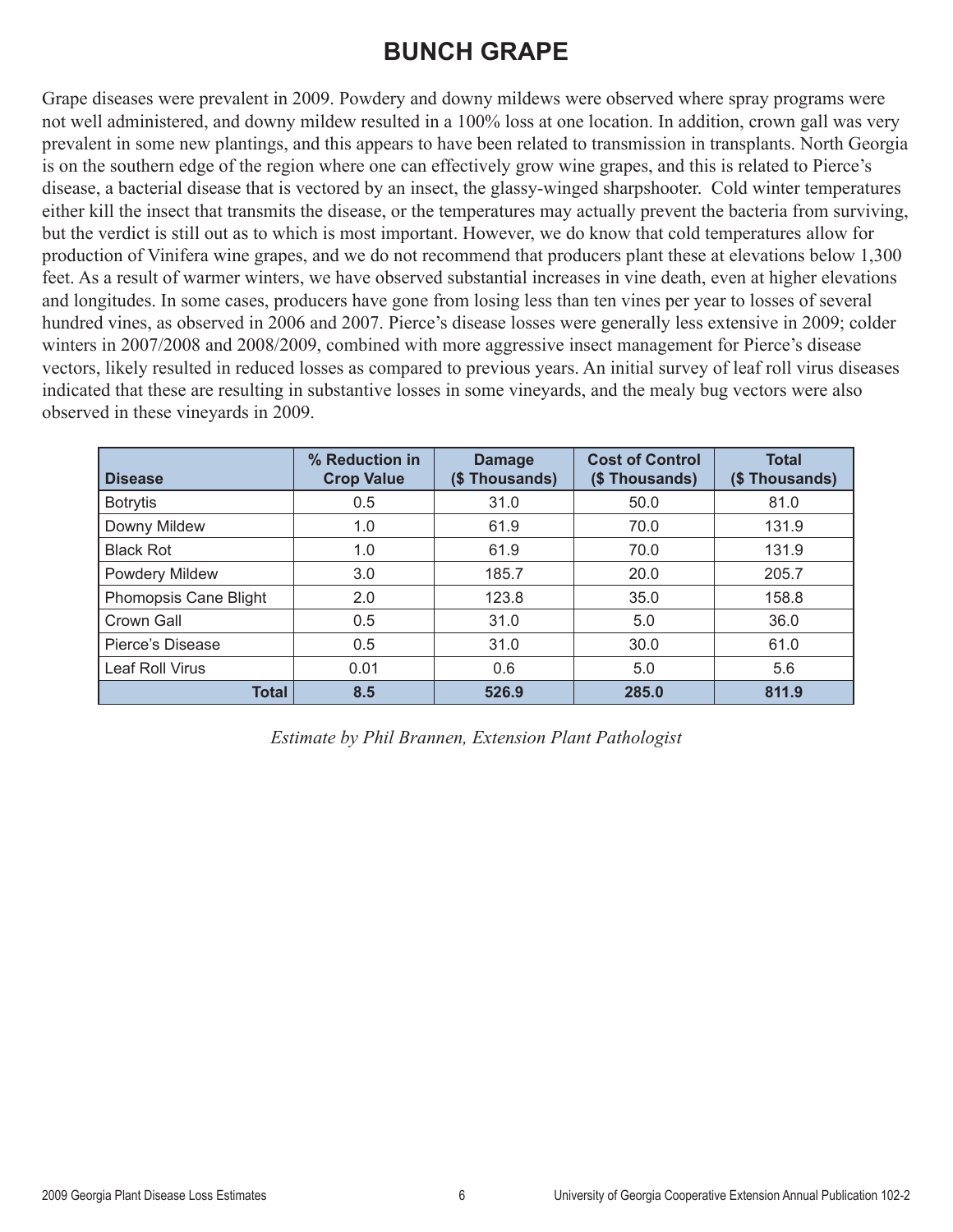#### **CORN**

In 2009, corn for grain was harvested from 377,752 acres in Georgia with an average yield of 150.5 bu/A. The 2009 crop was valued at \$203,266,035. Although southern rust (*Puccinia polysora*) was a significant problem for many corn growers in 2008, it did not appear until later in the 2009 field season and did not cause as much damage to the crop. Additionally, a second virulent race of *P. polysora* that was confirmed in Georgia in 2008 and that is able to overcome the resistance in hybrids with the rpp9 gene for southern rust was also present in 2009. Rainfall was abundant during much of the 2009 season and temperatures were generally cooler than in recent years. Cooler temperatures and a lack of tropical storms to aid in spore dispersal may in part explain the low severity of southern rust in 2009. Cooler and wetter weather may have also helped to reduce levels of aflatoxin in the harvested grain. Northern corn leaf blight (*Exserohilum turcicum*) was quite severe in many fields in 2009. In one field where northern corn leaf blight was particularly severe, yield was less than 100 bu/A despite an anticipated yield of 200+ bu/A. Use of fungicides, especially strobilurin chemistries, was common in 2009.

The true importance of damage from nematodes, e.g. sting, stubby root and southern root-knot nematodes, is becoming more apparent as growers and county agents become more familiar with the symptoms.

| <b>Disease</b>             | % Reduction in<br><b>Crop Value</b> | <b>Damage</b><br>(\$ Millions) | <b>Cost of Control</b><br>(\$ Millions) | <b>Total</b><br>(\$ Millions) |
|----------------------------|-------------------------------------|--------------------------------|-----------------------------------------|-------------------------------|
| Root & Stalk Rot           | 0.1                                 | 0.2                            | 0.0                                     | 0.2                           |
| Nematodes                  | 5.0                                 | 10.1                           | $1.1*$                                  | 11.2                          |
| <b>Mycotoxins</b>          | 2.0                                 | 4.1                            | 0.0                                     | 4.1                           |
| Southern Corn Rust         | 1.0                                 | 2.0                            | $1.7**$                                 | 3.7                           |
| Northern Corn Leaf Blight  | 1.5                                 | 3.0                            | __**                                    | 3.0                           |
| <b>Other Leaf Diseases</b> | trace                               |                                | 0.0                                     | 0.0                           |
| Total                      | 9.6                                 | 19.4                           | 2.8                                     | 22.2                          |

\* It is estimated that approximately 55,000 acres of corn were treated with 7 lb/A Counter insecticidenematicide for control of nematodes.

\*\*It is estimated that 110,000 acres of corn were sprayed with fungicides at least once during the 2009 season at a cost of \$5/A for application and \$10/A for cost of fungicide.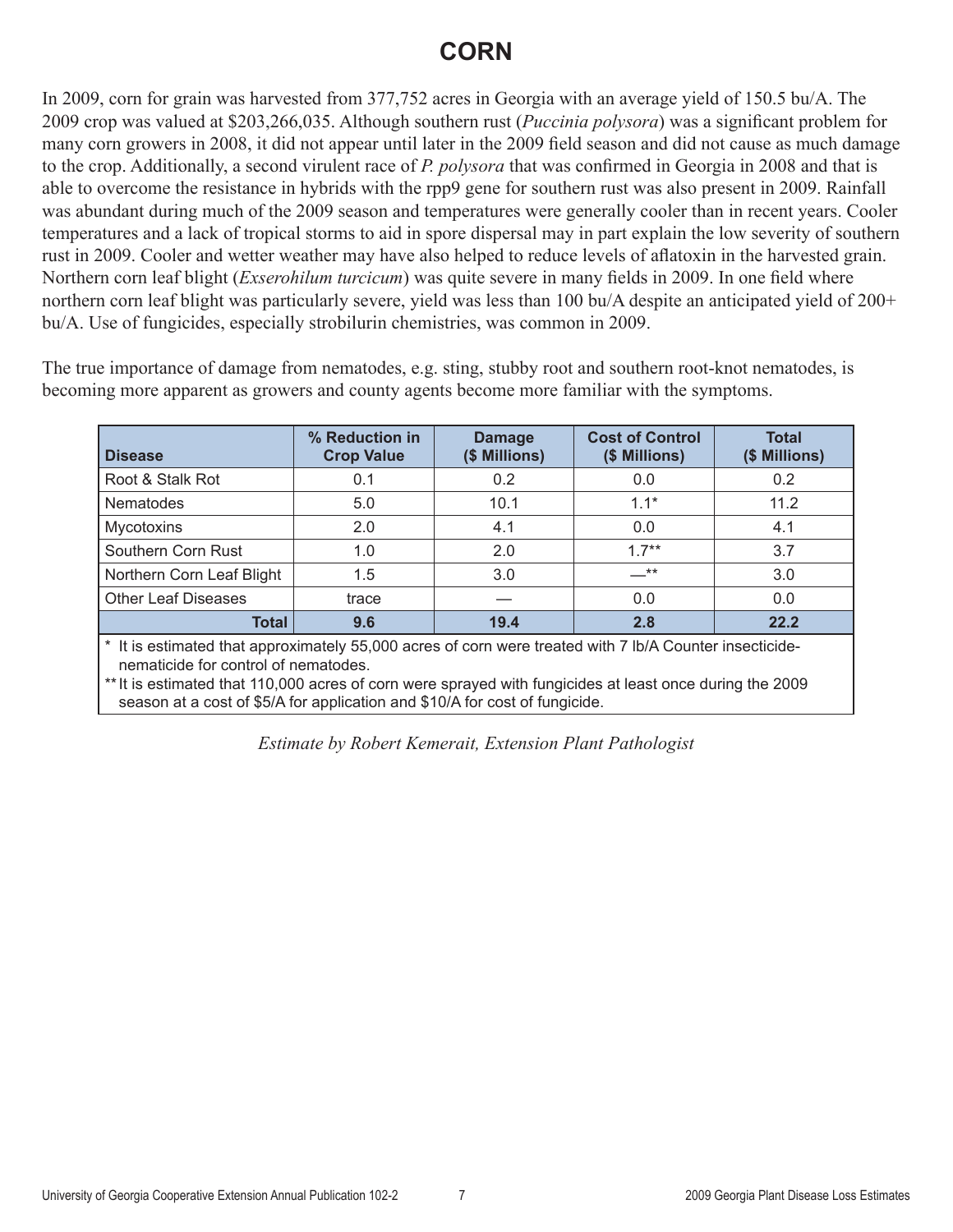#### **COTTON**

It has been reported that cotton was harvested from an estimated 1,027,175 acres in 2009. The average lint yield was 956.6 lb/A. The crop was valued at \$712,666,755.

Losses to seedling disease, primarily Rhizoctonia seedling blight, or "soreshin," were moderate in 2009. Stemphylium leaf spot, a significant problem in 2008, was less of a problem in 2009 due to increased rainfall and better transport of potassium to the foliage. A newly identified disease in Georgia, Corynespora leaf spot, was a significant problem in a number of fields in southwestern Georgia and resulted in premature defoliation where the disease was severe.

Losses to nematodes, primarily southern root-knot nematodes, continue to be one of the most important problems for cotton growers in Georgia. Until growers are able to practice effective crop rotation and increase the number of years between cotton crops in a field, the losses and damage from parasitic nematodes will continue to increase unless growers use nematicides effectively. Abundant rainfall in 2009 did help to reduce the overall damage that could be attributed to nematodes.

| <b>Disease</b>               | % Reduction in<br><b>Crop Value</b> | <b>Damage</b><br>(\$ Millions) | <b>Cost of Control</b><br>(\$ Millions) | <b>Total</b><br>(\$ Millions) |
|------------------------------|-------------------------------------|--------------------------------|-----------------------------------------|-------------------------------|
| Boll Rot (lint)              | 1.5                                 | 10.7                           | 0.0                                     | 10.7                          |
| <b>Nematodes</b>             | 7.0                                 | 49.9                           | 10.6 <sup>a</sup>                       | 60.5                          |
| Southern Root-knot           | 5.0                                 | 35.6                           |                                         |                               |
| Reniform                     | 1.5                                 | 10.7                           |                                         |                               |
| Columbia Lance               | 0.5                                 | 3.6                            |                                         |                               |
| Seedling Disease             | 1.5                                 | 10.7                           | 1.3 <sup>b</sup>                        | 12.0                          |
| <b>Fusarium Wilt</b>         | trace                               |                                |                                         |                               |
| Ascochyta Blight             | trace                               |                                |                                         |                               |
| <b>Stemphylium Leaf Spot</b> | 1.0                                 | 7.1                            | 0.3 <sup>c</sup>                        | 7.4                           |
| Corynespora Leaf Spot        | 2.0                                 | 14.2                           |                                         | 14.2                          |
| <b>Total</b>                 | 13.0                                | 92.6                           | 12.2                                    | 104.8                         |

a This figure is based upon an estimation that approximately 35% of the cotton acreage in the state is treated with a nematicide rate of Temik (5 lb/A or greater), 20% with AVICTA Complete Pak, and approximately 2.0% with Telone II.

b This figure is an estimate of the cost of fungicides, both in the seed treatments and additional hopper box and in-furrow applications, that are used to manage seedling diseases. For this figure, it is estimated that approximately 15% of the cotton acreage in Georgia is treated with a fungicide in addition to the seed treatment to manage seedling disease.

 $\epsilon$  This figure is based upon an estimate that 3% of the cotton acreage in the state was sprayed with a fungicide in 2009 to manage foliar diseases of cotton.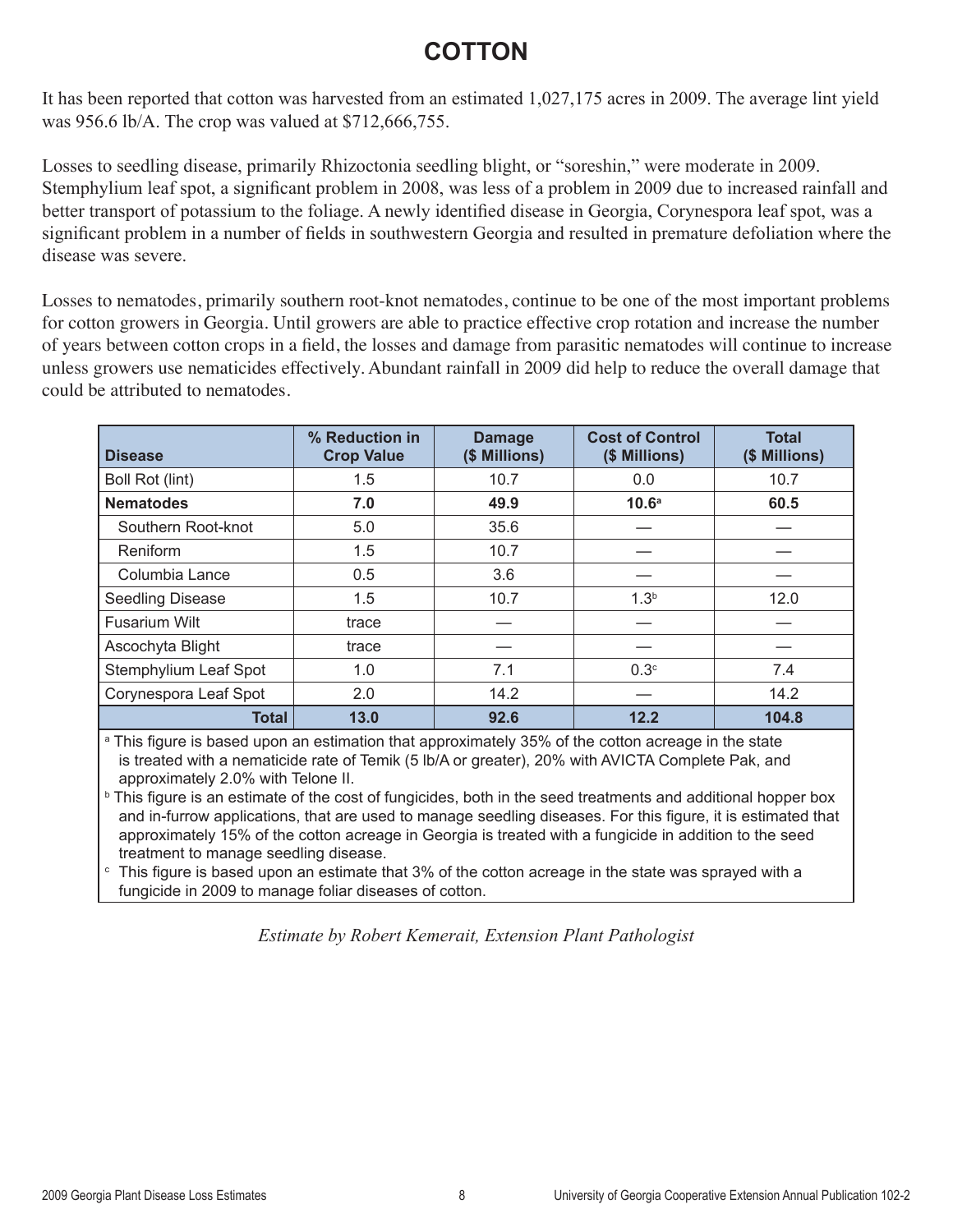#### **MUSCADINE GRAPE**

Disease pressure was increased in most muscadine vineyards due to rainfall. Despite the increased moisture, good spray programs resulted in minimal losses. As a native grape, muscadines generally have less disease pressure than European grapes. Rot diseases result in more direct losses than any other disease category, but there are now multiple fungicides that adequately control these diseases. An active fungicide program is required, and diseases can be significant where producers are unable to spray effectively.

| <b>Disease</b>                                           | % Reduction in<br><b>Crop Value</b> | <b>Damage</b><br>(\$Thousands) | <b>Cost of Control</b><br>(\$Thousands) | <b>Total</b><br>(\$Thousands) |  |
|----------------------------------------------------------|-------------------------------------|--------------------------------|-----------------------------------------|-------------------------------|--|
| <b>Bitter Rot</b>                                        | 1.0                                 | 59.4                           | 50.0                                    | 109.4                         |  |
| Macrophoma Rot                                           | 1.0                                 | 59.4                           | 45.0                                    | 104.4                         |  |
| <b>Ripe Rot</b>                                          | 1.0                                 | 59.4                           | 25.0                                    | 84.4                          |  |
| Angular Leaf Spot                                        | 0.5                                 | 29.7                           | 10.0                                    | 39.7                          |  |
| <b>Black Rot</b>                                         | 1.0                                 | 59.4                           | 0.0                                     | 59.4                          |  |
| Phomopsis Dead Arm                                       | 0.1                                 | 5.9                            | 1.0                                     | 6.9                           |  |
| <b>Total</b>                                             | 4.6                                 | 273.1                          | 131.0                                   | 404.1                         |  |
| * Controlled with fungicides applied for other diseases. |                                     |                                |                                         |                               |  |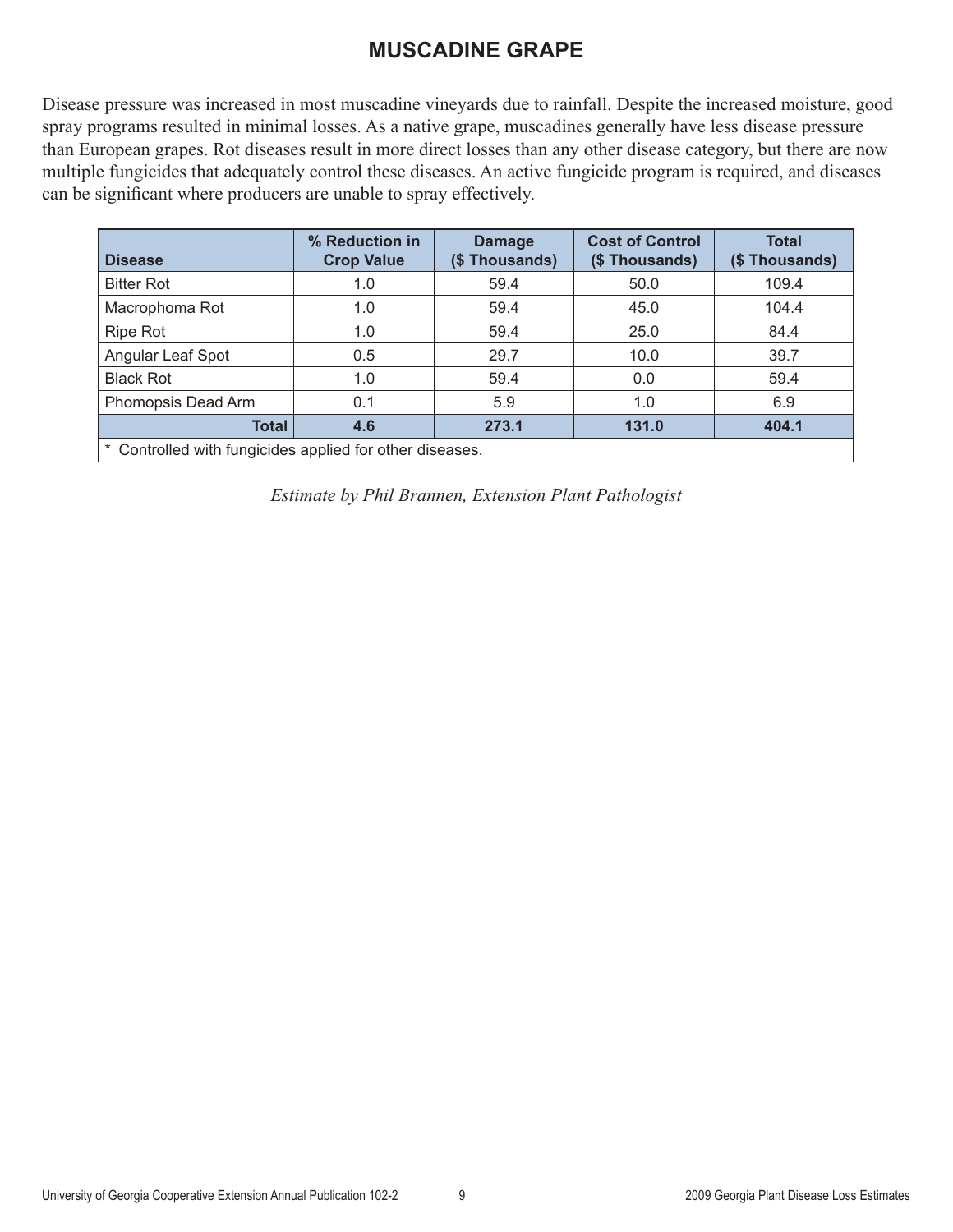#### **ORNAMENTALS**

The 2009 farm gate value for ornamental horticulture (excluding turf) was estimated at \$564.28 million, which represents a 3.8% increase in value from 2008. The abatement of landscape irrigation restrictions may have helped sales; however, farm gate value is still less than it has been in recent years, most likely due to a reduction in the construction market and landscape installation. The ornamental disease loss estimate is only for ornamental production and excludes the value-added service industries because the true value, disease loss and cost of control are not documented and vary greatly within the industry. This change was initiated in 2005, and is a major deviation from the disease loss estimates generated in years prior to 2005, as only farm-gate value of ornamental plant production is reported and used to develop the loss estimate.

Losses due to plant diseases were generally low. Root rot diseases still account for the largest percentage of disease loss in commercial ornamental production. Heat stress within containers contributed to additional root rot loss. Downy mildew diseases and needle blight on Leyland cypress continue to increase in occurrence and cost of control due to additional fungicide inputs and labor costs.

| <b>Disease</b>                                            | % Reduction in<br><b>Crop Value</b> | <b>Damage</b><br>(\$ Millions) | <b>Cost of Control</b><br>(\$ Millions) | <b>Total</b><br>(\$ Millions) |
|-----------------------------------------------------------|-------------------------------------|--------------------------------|-----------------------------------------|-------------------------------|
| <b>Bacterial Diseases</b><br>(Fire Blight, Leaf Spots)    | 0.2                                 | 1.13                           | 0.8                                     | 1.93                          |
| Fungal Leaf Spots, Stem Cankers,<br><b>Needle Blights</b> | 1.1                                 | 6.20                           | 6.5                                     | 12.70                         |
| Root and Crown Rots                                       | 4.0                                 | 22.57                          | 8.5                                     | 31.07                         |
| Powdery Mildew                                            | 0.6                                 | 3.39                           | 1.8                                     | 5.19                          |
| <b>Botrytis Blight</b>                                    | 0.2                                 | 1.13                           | 1.2                                     | 2.33                          |
| Virus (TSWV, INSV, Hosta Virus X)                         | 0.2                                 | 1.13                           | 0.1                                     | 1.23                          |
| <b>Minor Diseases</b><br>(Rust, Downy Mildew, Nematode)   | 0.8                                 | 4.51                           | 2.6                                     | 7.11                          |
| <b>Total</b><br>(Ornamental production)                   | 7.1                                 | 40.06                          | 21.5                                    | 61.56                         |

| <b>Production Category</b><br>(2009 Farm Gate Value)                                                     | % Reduction in<br>Crop Value <sup>1</sup> | <b>Damage</b><br>(\$ Millions) | <b>Cost of Control</b><br>(\$ Millions) | <b>Total</b><br>(\$ Millions) |  |
|----------------------------------------------------------------------------------------------------------|-------------------------------------------|--------------------------------|-----------------------------------------|-------------------------------|--|
| Field Nursery (\$90.64 M)                                                                                | 3.1                                       | 2.98                           | 1.9                                     | 4.88                          |  |
| Container Nursery (\$210.44 M)                                                                           | 13.1                                      | 27.50                          | 11.3                                    | 38.80                         |  |
| Floriculture (Greenhouse) (\$263.20 M)                                                                   | 3.6                                       | 9.58                           | 8.3                                     | 17.88                         |  |
| Total<br>(Ornamental Production)                                                                         | 7.1                                       | 40.06                          | 21.5                                    | 61.56                         |  |
| <sup>1</sup> Column is not additive because disease losses are weighted according to production category |                                           |                                |                                         |                               |  |

*Estimate by Jean Williams-Woodward, Extension Plant Pathologist*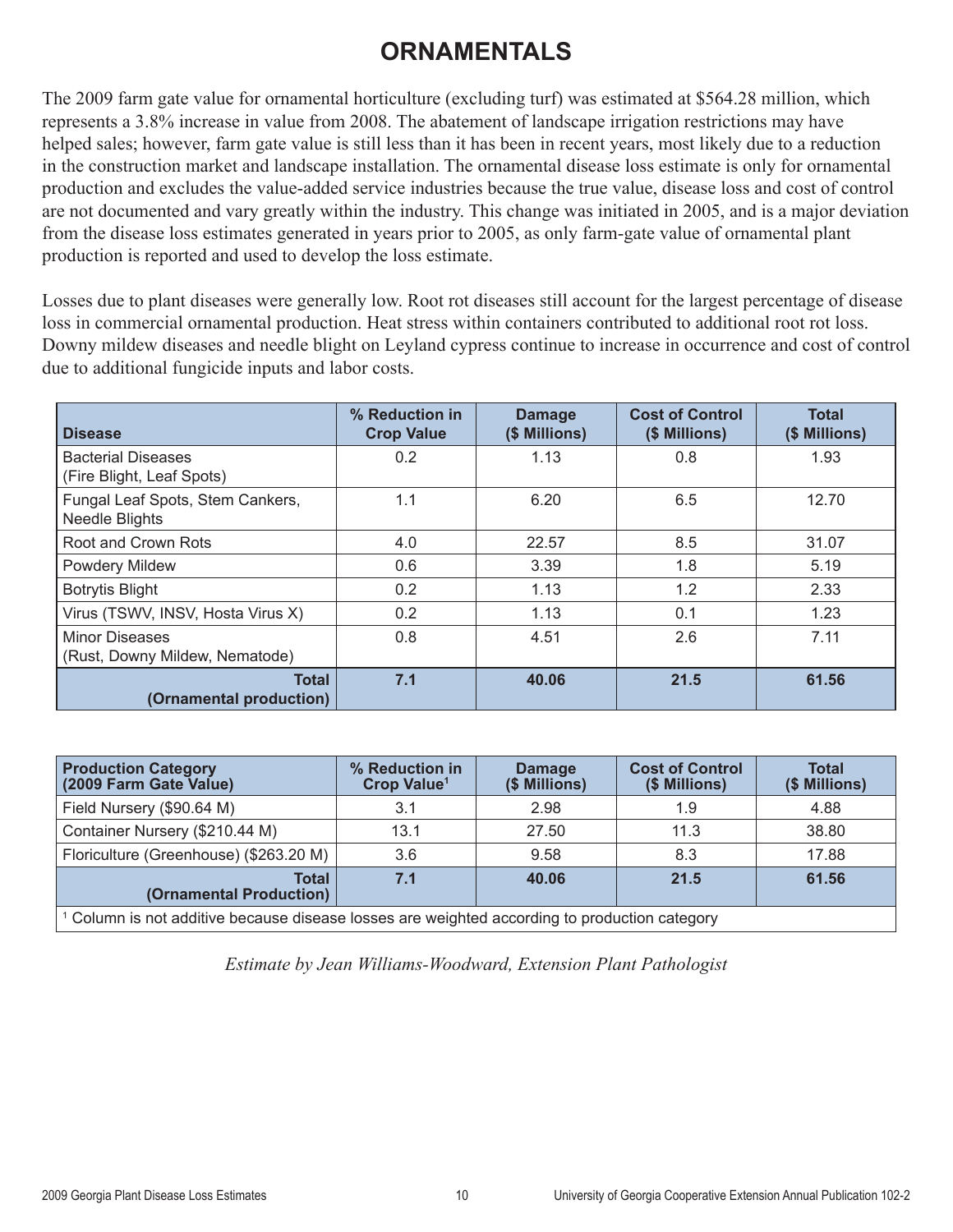#### **PEACH**

Peach production was good to excellent in 2009. Even though conditions were wet, brown rot and scab diseases were of minimal consequence on fruit due to adequate fungicide programs. Extensive surveys indicated that brown rot fungicide resistance was prevalent in many locations, but field surveys allowed for prescription fungicide management (selection of fungicide classes for which resistance was not observed). Bacterial spot was prevalent on some susceptible varieties, but due to cooler early conditions, it was less prevalent than expected based on rainfall. Armillaria continued to be a major, expanding problem in replant peach production.

| <b>Disease</b>                | % Reduction in<br><b>Crop Value</b> | <b>Damage</b><br>(\$Thousands) | <b>Cost of Control</b><br>(\$Thousands) | <b>Total</b><br>(\$Thousands) |
|-------------------------------|-------------------------------------|--------------------------------|-----------------------------------------|-------------------------------|
| Brown Rot                     | 5.0                                 | 3,225.6                        | 1,750.0                                 | 4,975.6                       |
| Scab                          | 0.1                                 | 64.5                           | 1,110.0                                 | 1,174.5                       |
| <b>Bacterial Spot</b>         | 1.0                                 | 645.1                          | 20.0                                    | 665.1                         |
| Phony Peach                   | 0.5                                 | 322.6                          | 230.0                                   | 552.6                         |
| Gummosis                      | 0.1                                 | 64.5                           | 20.0                                    | 84.5                          |
| Armillaria Root Rot           | 1.0                                 | 645.1                          | 50.0                                    | 695.1                         |
| Phomopsis Constriction Canker | 0.01                                | 6.5                            | 10.0                                    | 16.5                          |
| <b>Total</b>                  | 7.7                                 | 4,973.9                        | 3,190.0                                 | 8,163.9                       |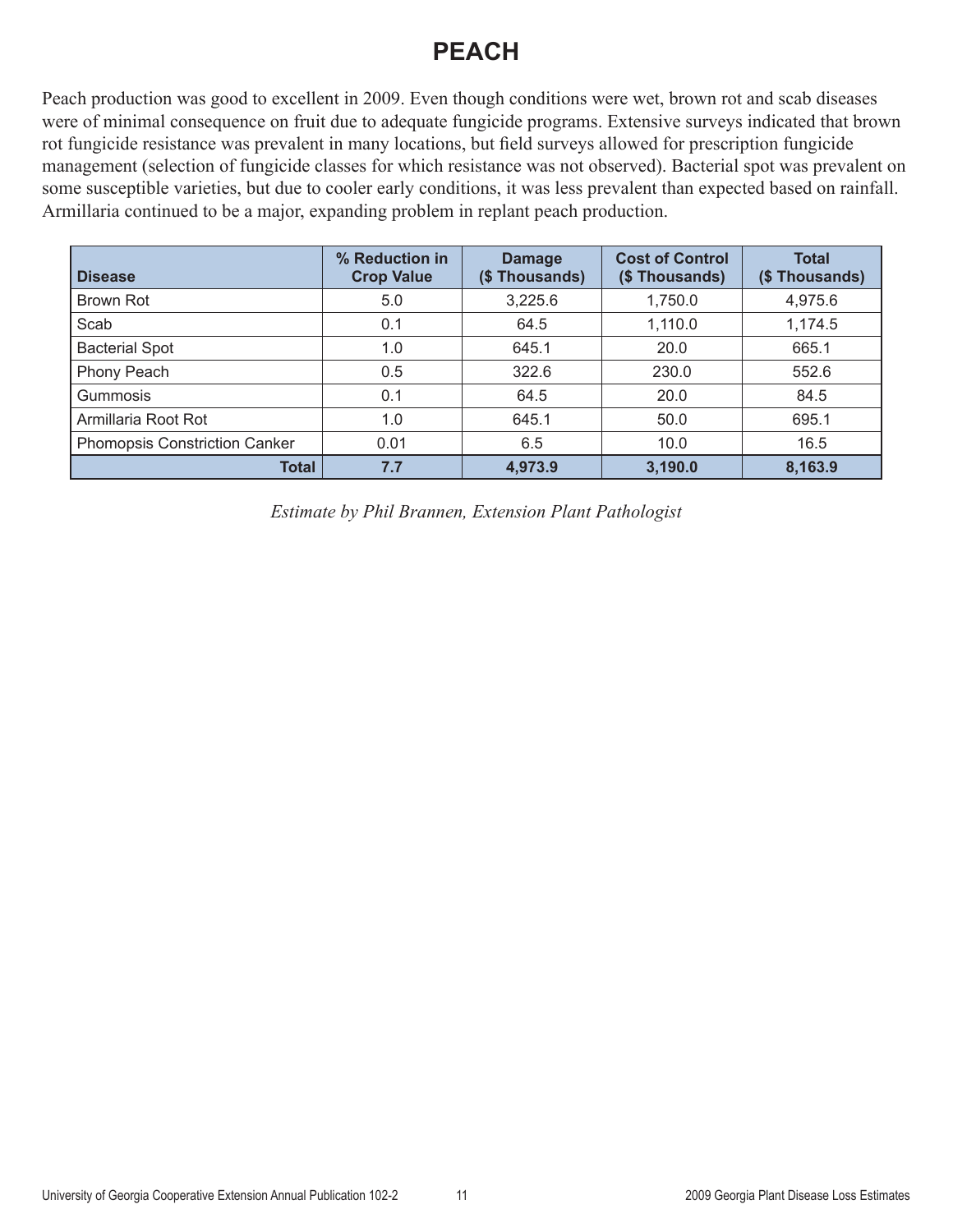#### **PEANUI**

In 2009, peanuts were harvested from approximately 529,293 acres. Yields in 2009 averaged 3,766 lb/A for a total production valued at \$401,198,028.

Tomato spotted wilt was very light again in 2009 for reasons that likely include continued use of Peanut Rx (risk index) and peanut varieties with improved resistance to the disease. Severity of spotted wilt was much lower in 2006 (2.5% estimated reduction in crop value), 2007 (1.5% estimated reduction in crop value) and in 2008 (1.0% estimated reduction in crop value) and in 2009 (0.5% estimated reduction in crop value) than in 2005. White mold, while always a problem for peanut growers in Georgia, was less severe in 2009 than in 2008. However, white mold was certainly severe in fields across the state. Early and late leaf spot diseases were a problem for some growers and were especially severe in fields where peanuts were planted on a short rotation. It appears that leaf spot became a problem in some fields when frequent rain events kept growers from making timely fungicide applications. Abundant rainfall slightly increased losses to Rhizoctonia limb rot and leaf spot diseases; however, it seemed to help reduce losses to peanut root-knot nematodes.

As the popular fungicide tebuconazole became available in generic formulations, growers using the generic formulations were able to realize less expensive fungicide programs. However, growers must realize that other fungicides may provide better value by providing improved disease control.

| <b>Disease</b>             | % Reduction in<br><b>Crop Value<sup>a</sup></b> | <b>Damage</b><br>(\$ Millions) | <b>Cost of Control</b><br>(\$ Millions) | <b>Total</b><br>(\$Millions) |
|----------------------------|-------------------------------------------------|--------------------------------|-----------------------------------------|------------------------------|
| Leaf Spots                 | 1.5                                             | 6.0                            | 26.8 <sup>b</sup>                       | 32.8                         |
| White Mold                 | 6.0                                             | 24.1                           | 17.4c                                   | 41.5                         |
| Limb Rot                   | 1.5                                             | 6.0                            | $-d$                                    | 6                            |
| Pod Rot                    | 0.5                                             | 2.0                            | $-$ e                                   | $\overline{2}$               |
| <b>Nematodes</b>           | 2.5                                             | 10.0                           | 4.9 <sup>f</sup>                        | 14.9                         |
| Cylindrocladium Black Rot  | 1.0                                             | 4.0                            | 0.029                                   | 4.02                         |
| Seedling Disease           | 0.2                                             | 0.8                            | 0.5 <sup>h</sup>                        | 1.3                          |
| <b>Tomato Spotted Wilt</b> | 0.5                                             | 2.0                            | 0.0                                     | 2                            |
| Diplodia Collar Rot        | trace                                           |                                | 0.0                                     | $\Omega$                     |
| Total                      | 15.7                                            | 54.9                           | 49.62                                   | 104.5                        |

a The total value of the crop was \$324.3 million, according to the National Agricultural Statistics Service.

- **b** It was estimated that 55% of peanut acreage in Georgia receives some irrigation and that most of this acreage was sprayed with fungicides 7 times during the season. Fungicide treatments for leaf spot control alone are about \$8/acre per application. Growers usually sprayed non-irrigated fields less often, perhaps 4-5 times per season. This figure is based upon the cost to growers if they ONLY used fungicides (e.g. chlorothalonil) for leaf spot control. Only the approximate cost of the fungicide is factored into this figure.
- <sup>c</sup> This figure reflects the additional cost BEYOND control of leaf spot if growers chose to use products such as azoxystrobin, tebuconazole, or flutolanil to control soilborne diseases at some point during the season.
- <sup>d</sup> Cost of control for limb rot is included in treatments for white mold.
- <sup>e</sup> The cost of gypsum treatments applied to reduce pod rot has not been estimated.
- <sup>f</sup> For the cost of nematode management, it was estimated that 15% of the acreage in Georgia is treated at a cost of \$50/A.
- <sup>9</sup> It was estimated that approximately 1% of the total peanut acreage is treated with metam sodium to control CBR at \$50/A.
- h It was estimated that the cost to treat seed with fungicides is about \$0.50/A and that approximately 5% of the peanut acreage is treated with an in-furrow fungicide at planting at \$10/A.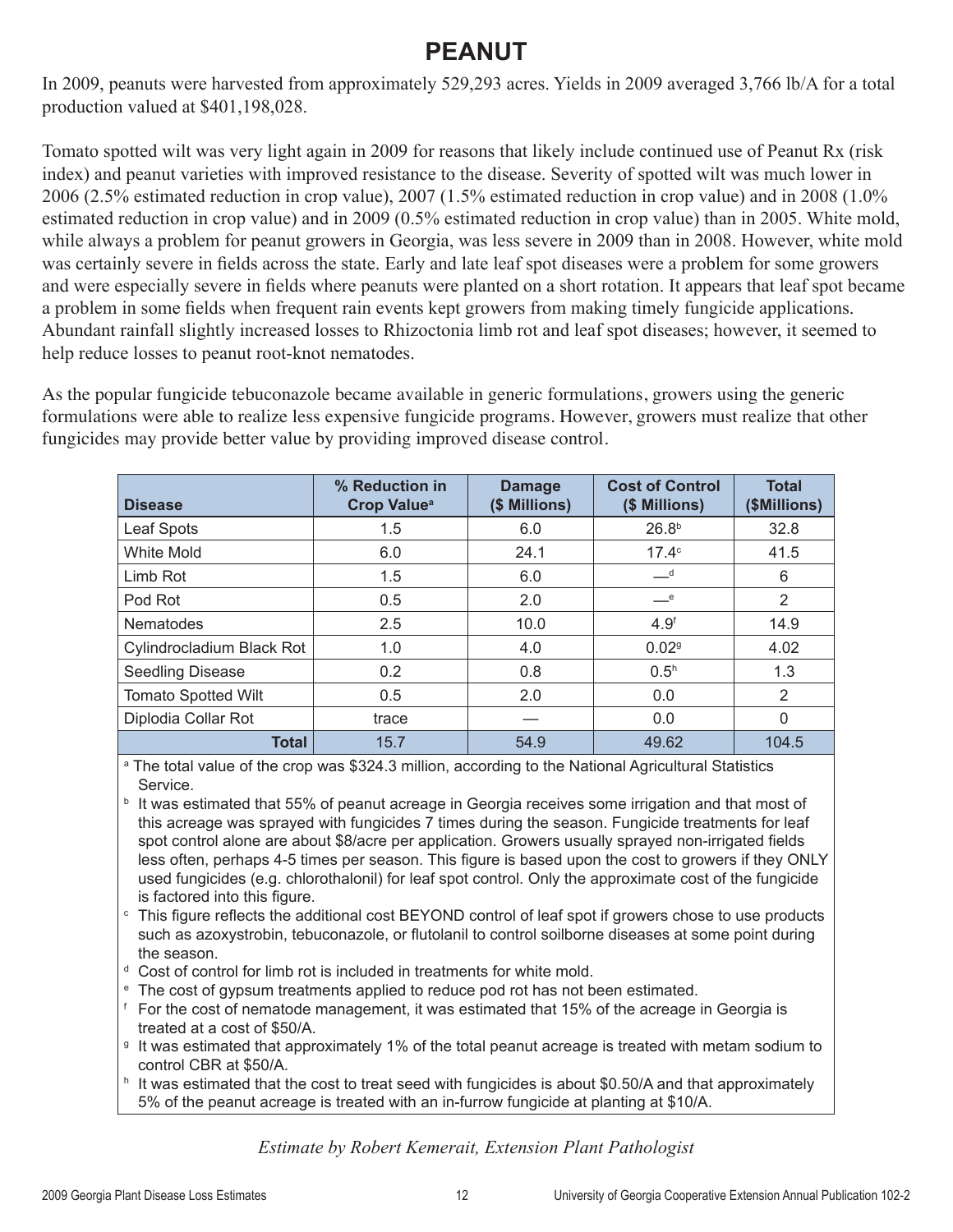#### **PECAN**

Rain events in 2009 returned to a more normal pattern following a three-year period of drought-like conditions. There were frequent rains and cool weather during April and May that made it difficult for growers to apply fungicides in a timely manner.

Leaf scab incidence and severity remained relatively low, but nut scab pressure increased through the summer. In University of Georgia fungicide trials, nontreated controls of the cultivar 'Desirable' had a nut scab severity rating of 44.2% by early September. In addition to scab, anthracnose was a problem in most areas in Georgia. Most cultivars were affected, but 'Desirable' seemed to be most sensitive and defoliation was observed as early as late July. The impact of anthracnose is difficult to quantify. Many trees put on new foliage and were able to produce a crop, although quality and yield were likely impacted. The results of the premature defoliation might carry over into the 2010 crop due to a reduction of carbohydrate reserves.

In 2009, pecan acreage was estimated to be 144,407 acres in Georgia with a total farm gate value of \$170,979,661.

| <b>Disease</b>                                                                                                                                                                                  | % Reduction in<br><b>Crop Value</b> | <b>Damage</b><br>(\$ Millions) | <b>Cost of Control</b><br>$($$ Millions) <sup>1</sup> | <b>Total</b><br>(\$ Millions) |  |  |  |
|-------------------------------------------------------------------------------------------------------------------------------------------------------------------------------------------------|-------------------------------------|--------------------------------|-------------------------------------------------------|-------------------------------|--|--|--|
| Scab                                                                                                                                                                                            | 3.0                                 | 5.1                            | 23.4                                                  | 28.5                          |  |  |  |
| Anthracnose                                                                                                                                                                                     | 2.0                                 | 3.4                            | 0.0                                                   | 3.4                           |  |  |  |
| <b>Brown Spot</b>                                                                                                                                                                               | 0.0                                 | 0.0                            | 0.0                                                   | 0.0                           |  |  |  |
| Downy Spot                                                                                                                                                                                      | 0.0                                 | 0.0                            | 0.0                                                   | 0.0                           |  |  |  |
| Powdery Mildew                                                                                                                                                                                  | 0.0                                 | 0.0                            | 0.0                                                   | 0.0                           |  |  |  |
| Zonate Leaf Spot                                                                                                                                                                                | 0.0                                 | 0.0                            | 0.0                                                   | 0.0                           |  |  |  |
| Phytophthora Shuck and Kernel Rot                                                                                                                                                               | 0.0                                 | 0.0                            | 0.0                                                   | 0.0                           |  |  |  |
| 5.0<br><b>Total</b><br>8.5<br>31.9<br>23.4                                                                                                                                                      |                                     |                                |                                                       |                               |  |  |  |
| Nine treatments on 144,407 acres @ \$18.00/A; scab sprays also effective against anthracnose, downy spot, brown<br>spot, and powdery mildew in most cases; number of sprays varied by location. |                                     |                                |                                                       |                               |  |  |  |

*Estimate by Jason Brock, Extension Plant Pathologist*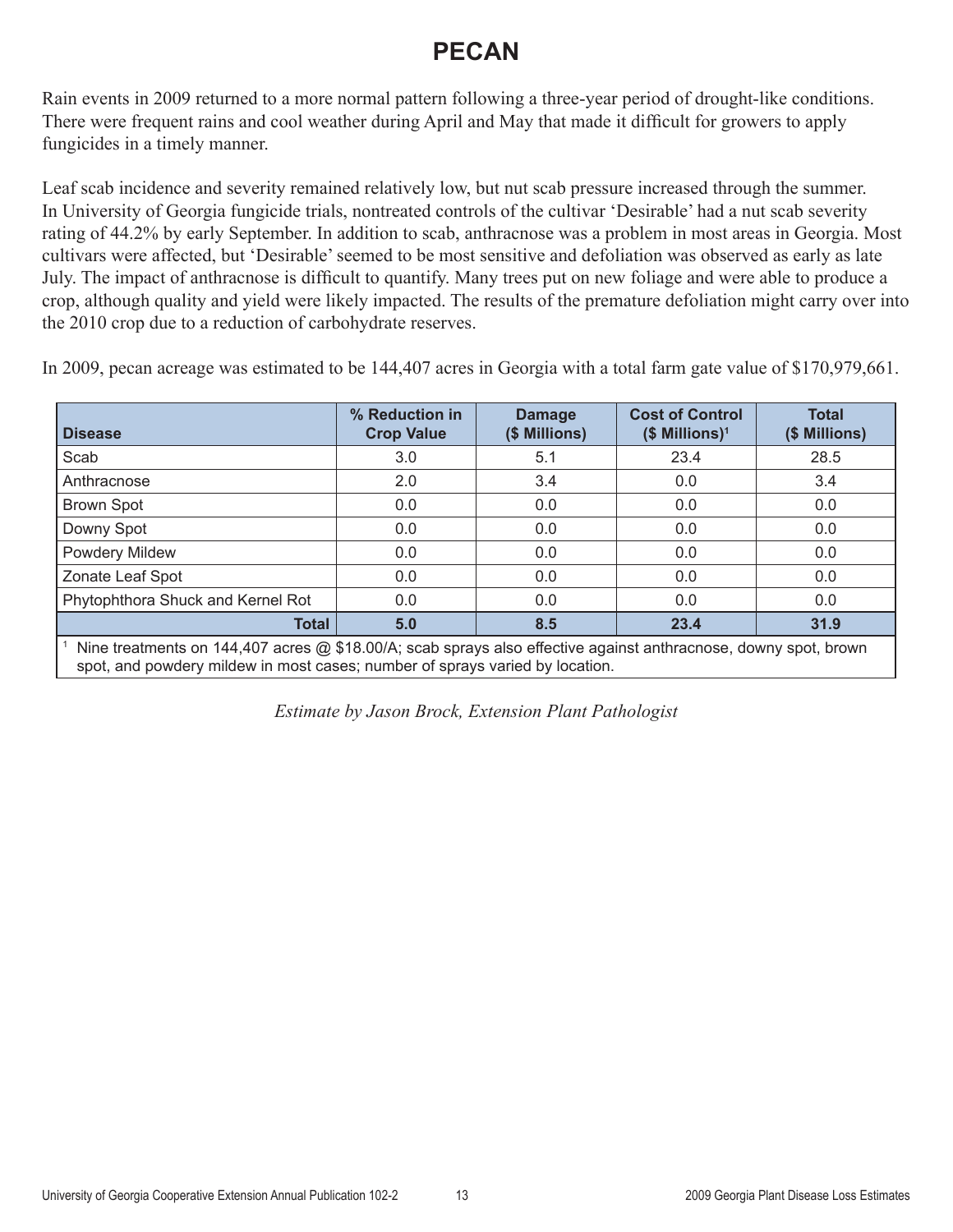#### **SOYBEAN**

The recurrence of soybean rust, *Phakopsora pachyrhizi,* in Georgia was an important disease issue for soybean producers in 2009, especially since the disease was detected earlier (late May) than it had been in 2006, 2007 or 2008. A lack of tropical storms during the 2009 hurricane season certainly reduced the potential for damage from rust. Although much of the acreage in Georgia was treated with fungicides at least once during 2009, some losses to rust did occur. It is estimated that at least 70 percent of the growers in Georgia applied at least one fungicide spray for management of rust. Rainfall was fairly abundant during the 2009 growing season and this likely explains both the outstanding yields and the increased severity of both anthracnose and Phomopsis pod and stem blight in a number of fields. Plant parasitic nematodes (especially the southern root-knot nematode) continue to cause significant damage to the soybean crop in numerous fields across Georgia.

In 2009, soybeans were harvested from 451,285 acres with an average yield of 38.9 bu/A. The total soybean production for Georgia in 2009 was valued at \$168,450,779.

| <b>Disease</b>                                                                                                                 | % Reduction in<br><b>Crop Value</b> | <b>Damage</b><br>(\$ Millions) | <b>Cost of Control</b><br>(\$ Millions) | <b>Total</b><br>(\$ Millions) |
|--------------------------------------------------------------------------------------------------------------------------------|-------------------------------------|--------------------------------|-----------------------------------------|-------------------------------|
| Soybean Cyst Nematode <sup>1</sup>                                                                                             | <b>Trace</b>                        |                                |                                         |                               |
| Root-knot Nematodes                                                                                                            | 3.5                                 | 5.9                            | 1.3                                     | 7.2                           |
| Other Nematodes <sup>2</sup>                                                                                                   | 1.5                                 | 2.5                            | ---                                     | 2.5                           |
| Asian Soybean Rust                                                                                                             | 0.5                                 | 0.8                            | 3.2                                     | 4.0                           |
| Anthracnose                                                                                                                    | 2.0                                 | 3.3                            | $\overline{0}$                          | 3.3                           |
| Brown Leaf Spot                                                                                                                | trace                               |                                | $\mathbf 0$                             |                               |
| <b>Charcoal Rot</b>                                                                                                            | trace                               | trace                          | 0                                       |                               |
| Diaporthe/Phomopsis Complex                                                                                                    | 2.0                                 | 3.3                            | $\mathbf 0$                             | 3.3                           |
| Downy Mildew                                                                                                                   | 0.0                                 | 0.0                            | $\mathbf 0$                             | 0.0                           |
| Frogeye Leaf Spot                                                                                                              | trace                               |                                | $\overline{0}$                          |                               |
| <b>Red Crown Rot</b>                                                                                                           | 1.0                                 | 1.7                            | $\mathbf 0$                             | 1.7                           |
| Pod and Stem Blight                                                                                                            | 5.0                                 | 8.4                            | $\mathbf 0$                             | 8.4                           |
| Purple Stain                                                                                                                   | trace                               | 0                              | $\overline{0}$                          |                               |
| <b>Seedling Diseases</b><br>(Rhizoctonia/Pythium/Fusarium)                                                                     | 0.3                                 | 0.5                            | 0.1                                     | 0.6                           |
| Southern Blight                                                                                                                | 0.5                                 | 0.8                            | $\overline{0}$                          | 0.8                           |
| <b>Stem Canker</b>                                                                                                             | <b>NA</b>                           | 0                              | $\overline{0}$                          | 0                             |
| <b>Fusarium Wilt</b>                                                                                                           | 0.0                                 | 0                              | $\overline{0}$                          | 0                             |
| <b>Virus Diseases</b>                                                                                                          | 0.0                                 | 0                              | $\mathbf 0$                             | 0                             |
| <b>Bacterial Diseases</b>                                                                                                      | 0.0                                 | 0                              | $\overline{0}$                          | 0                             |
| <b>Total</b><br>Resistant varieties are used to manage most nematode and disease problems. Typically, the only fungicides used | 17.3                                | 27.2                           | 4.6                                     | 31.8                          |

<sup>1</sup> Resistant varieties are used to manage most nematode and disease problems. Typically, the only fungicides used are seed treatments to reduce seedling diseases.

<sup>2</sup> "Other nematodes" includes reniform, sting and Columbia lance nematodes.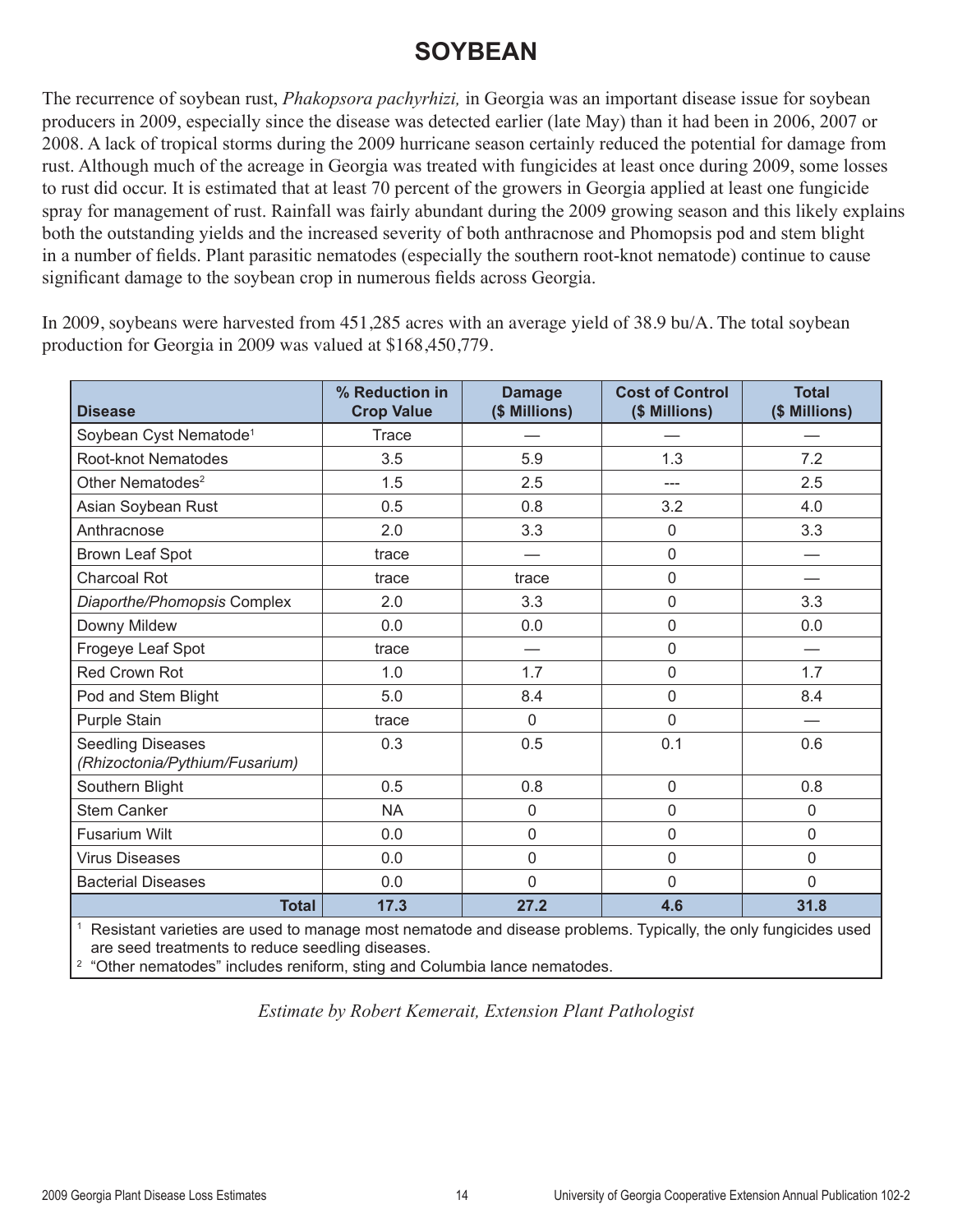### **STRAWBERRY**

Disease pressure was relatively severe in 2009, since it was a very wet year. Angular leaf spot was also observed. Botrytis (gray mold) disease was frequently observed, though fungicides did give adequate control where they were well utilized. Phytophthora root rot was also frequently damaging, as wet conditions encourage this disease. However, overall, it was a good year for strawberry production. There is still concern that the strobilurin fungicides, which are heavily and virtually exclusively utilized for control of anthracnose, may be developing resistance. There is a strong need for fungicides with different modes of action if we are to continue strawberry production in Georgia.

| <b>Disease</b>           | % Reduction in<br><b>Crop Value</b> | <b>Damage</b><br>(\$Thousands) | <b>Cost of Control</b><br>(\$Thousands) | <b>Total</b><br>(\$Thousands) |  |
|--------------------------|-------------------------------------|--------------------------------|-----------------------------------------|-------------------------------|--|
| Gray Mold                | 1.0                                 | 52.1                           | 310.0                                   | 362.1                         |  |
| <b>Fungal Leaf Spots</b> | 1.0                                 | 52.1                           | 100.0                                   | 152.1                         |  |
| Anthracnose              | 52.1<br>1.0                         |                                | 100.0                                   | 152.1                         |  |
| Root Rots & Nematodes    | 2.0                                 | 170.0<br>104.1                 |                                         | 274.1                         |  |
| Angular Leaf Spot        | 26.0<br>10.0<br>0.5                 |                                |                                         | 36.0                          |  |
| Total                    | 5.5                                 | 286.4                          | 690.0                                   | 976.4                         |  |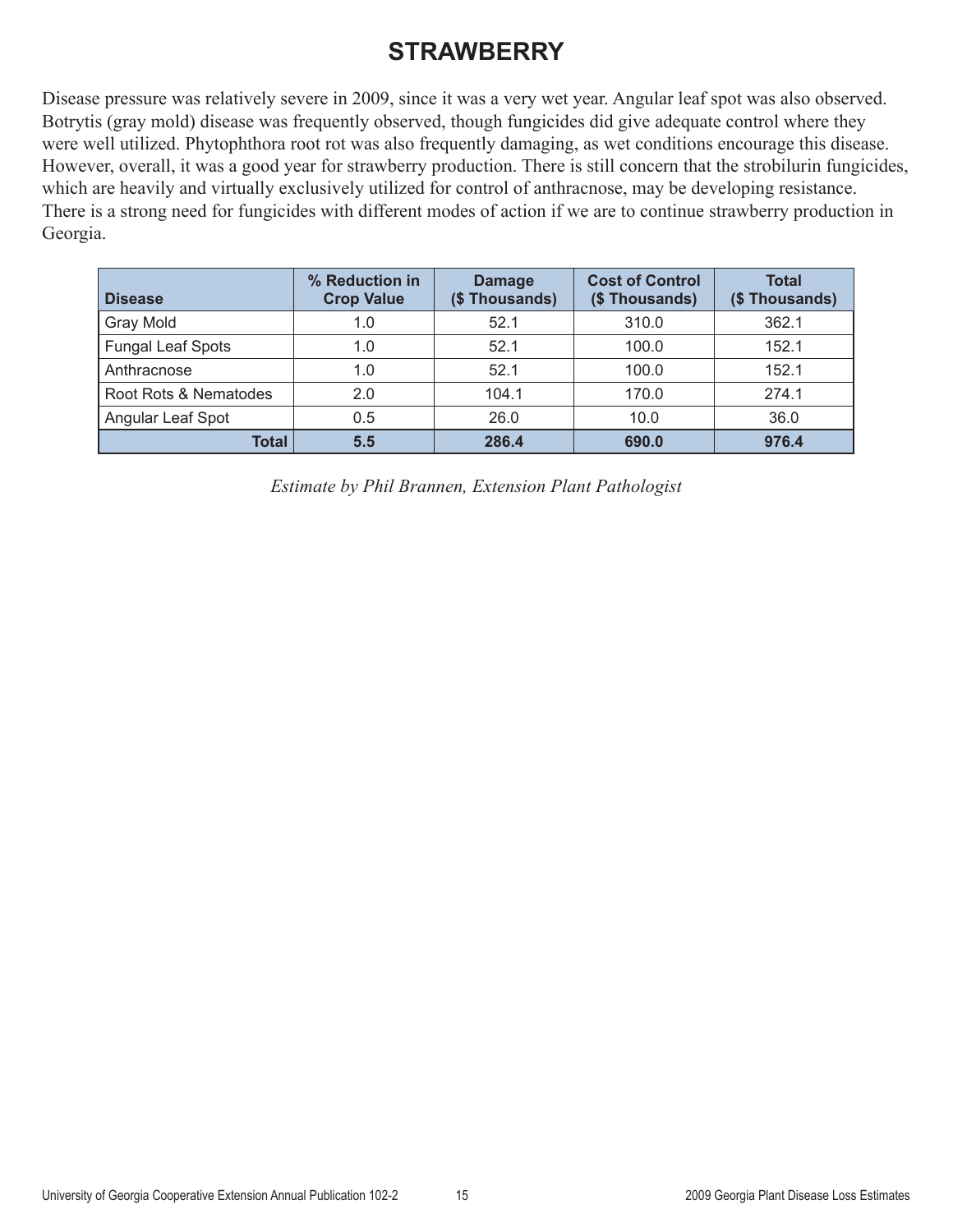#### **TURFGRASS**

It is estimated that there are 1.98 million acres of turf with a maintenance value of \$1.80 billion in Georgia. There were 33,986 acres used for producing sod/stolons, which represents a reduction of 17.6% compared to 2008. In 2009, record rainfall levels were observed in the state. While these weather patterns erased the effects of the 2007-2008 severe droughts; they brought about flooding and turfgrass disease epidemics. Severe outbreaks of *Rhizoctonia solani,* the causal agent of large patch, were common in the spring and fall of 2009. St. Augustinegrass and centipedgrass were the most affected turfgrass species, followed by zoysiagrass and bermudagrass. Severe but isolated infections of *Rhizoctonia zeae,* which causes a disease called mini-ring, were observed in 2009 on bermudagrass greens. *Gaeumannomyces* spp. (causal agent of take-all root rot and bermudagrass decline) was also severe and prevalent throughout the state. Higher incidences of the disease were present in the coastal and southern areas of Georgia. *Pythium* spp. was observed throughout the state in 2009, especially on bentgrass greens, and infection was common on bermudagrass and zoysiagrass. Incidences of *Magnaporthe poae* (summer patch) and *Ophiosphaerella spp* (spring dead spot) were common in 2009. Foliar diseases continued to be problematic in 2009. *Sclerotinia homoeocarpa* was present throughout the state and present in several turfgrass species. *Bipolaris spp* was particularly problematic on bermudgrass during the fall. Nematodes have been attributed to increased damage and promoting stress on turfgrass. Mixed infections of nematodes and *Pythium* were common in 2009. Minor incidences of *Puccinia* spp, *Curvularia* spp., *Colletotrichum* and *Pyricularia grisea* infections were registered in 2009.

| <b>Turf Diseases</b>          | % Reduction in<br><b>Crop Value</b> | <b>Damage</b><br>(\$ Millions) | <b>Cost of Control</b><br>(\$ Millions) | <b>Total</b><br>(\$ Millions) |
|-------------------------------|-------------------------------------|--------------------------------|-----------------------------------------|-------------------------------|
| Soil-borne and Crown Diseases | 3.5                                 | 69.3                           | 43.5                                    | 112.8                         |
| <b>Foliar Diseases</b>        | 1.5                                 | 29.7                           | 23.7                                    | 53.4                          |
| <b>Nematodes</b>              | 2.6                                 | 51.4                           | 9.9                                     | 61.3                          |
| Total                         | 7.6                                 | 150.4                          | 77.1                                    | 227.5                         |

*Estimate by Alfredo Martínez, Extension Plant Pathologist*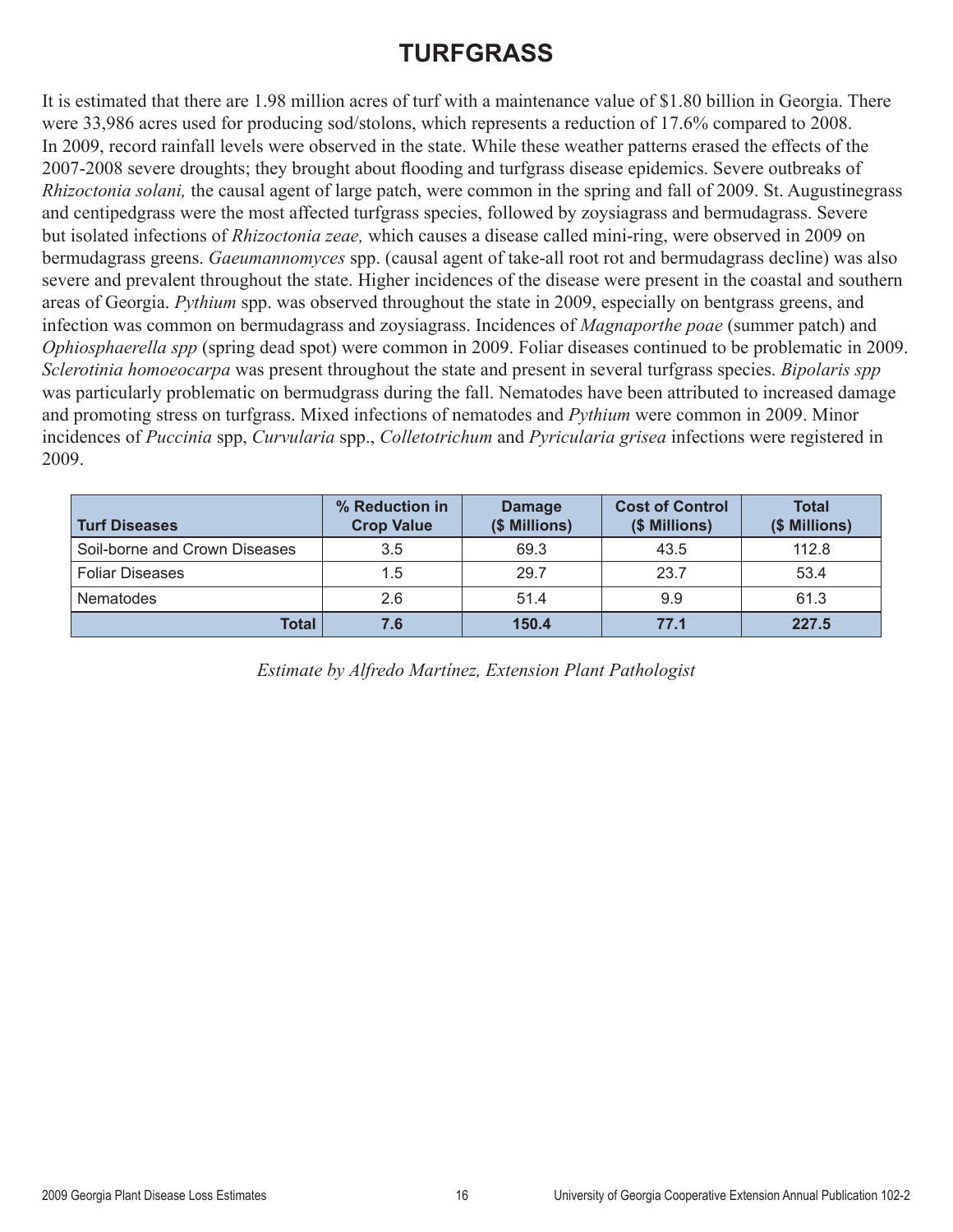### **VEGETABLES**

About 161,000 acres of vegetables were grown in Georgia in 2009 worth a total of ca. \$915 million. Near normal rainfall conditions were present and many diseases that require moisture caused considerable damage in a few fields where growers didn't use remedial disease control methods effectively. Fusarium wilt of watermelon continues to increase in incidence and caused some early season losses. Losses to *Phytophthora capsici* on bell pepper and cucurbits were below average. The most prevalent disease on tomatoes and peppers again was bacterial spot, caused by *Xanthomonas campestris* pv. *vesicatoria.* This disease continues to plague growers because it is difficult to prevent, and remedial disease management tools are generally suppressive at best. The fall produced periods of weather that were favorable for bacterial spot and some pepper fields experienced total losses. Cost of control for watermelons was lessened due to registration of tebuconazole, which is very inexpensive yet very effective against gummy stem blight.

| <b>Major</b><br><b>Vegetable Crops</b> | % Reduction<br>in Crop Value <sup>1</sup> | <b>Damage</b><br>(\$ Millions) | <b>Cost of Control</b><br>(\$ Millions) | <b>Total</b><br>(\$ Millions) |  |
|----------------------------------------|-------------------------------------------|--------------------------------|-----------------------------------------|-------------------------------|--|
| Watermelon                             | 2.0                                       | 2.72                           |                                         | 8.78                          |  |
| Squash (Yellow + Zucchini)             | 2.0                                       | 0.65                           | 1.4                                     | 2.05                          |  |
| Tomato                                 | 3.0                                       | 1.91                           | 2.8                                     | 4.71                          |  |

| <b>Other Vegetable Crops</b>                                                         | % Reduction<br>in Crop Value <sup>1</sup> | <b>Damage</b><br>(\$ Millions) | <b>Cost of Control</b><br>(\$ Millions) | <b>Total</b><br>(\$ Millions) |  |  |
|--------------------------------------------------------------------------------------|-------------------------------------------|--------------------------------|-----------------------------------------|-------------------------------|--|--|
| Pepper (Bell)                                                                        | 5.5                                       | 7.11                           | 1.9                                     | 9.01                          |  |  |
| Cucumber                                                                             | 3.0                                       | 1.57                           | 1.8                                     | 3.37                          |  |  |
| Snap Bean                                                                            | 3.1                                       | 1.09                           | 1.3                                     | 2.39                          |  |  |
| Greens                                                                               | 2.4                                       | 1.14                           | 1.3                                     | 2.44                          |  |  |
| Cabbage                                                                              | 2.1                                       | 0.79                           | 0.7                                     | 1.49                          |  |  |
| Onion (Dry)                                                                          | 2.0                                       | 2.52                           | 2.1                                     | 4.62                          |  |  |
| Cantaloupe                                                                           | 2.9                                       | 0.84                           | 2.3                                     | 3.14                          |  |  |
| Eggplant                                                                             | 2.0                                       | 0.31                           | 0.4                                     | 0.71                          |  |  |
| <b>Total</b>                                                                         | 2.9 <sup>1</sup>                          | 20.7                           | 22                                      | 42.74                         |  |  |
| $\pm$ This column is not additive due to the way losses for vegetables are tabulated |                                           |                                |                                         |                               |  |  |

imn is not additive due to the wa Total values for vegetable commodities are taken from the 2009 farm gate values (AR-10-02).

*Estimate by David B. Langston, Jr., Extension Plant Pathologist*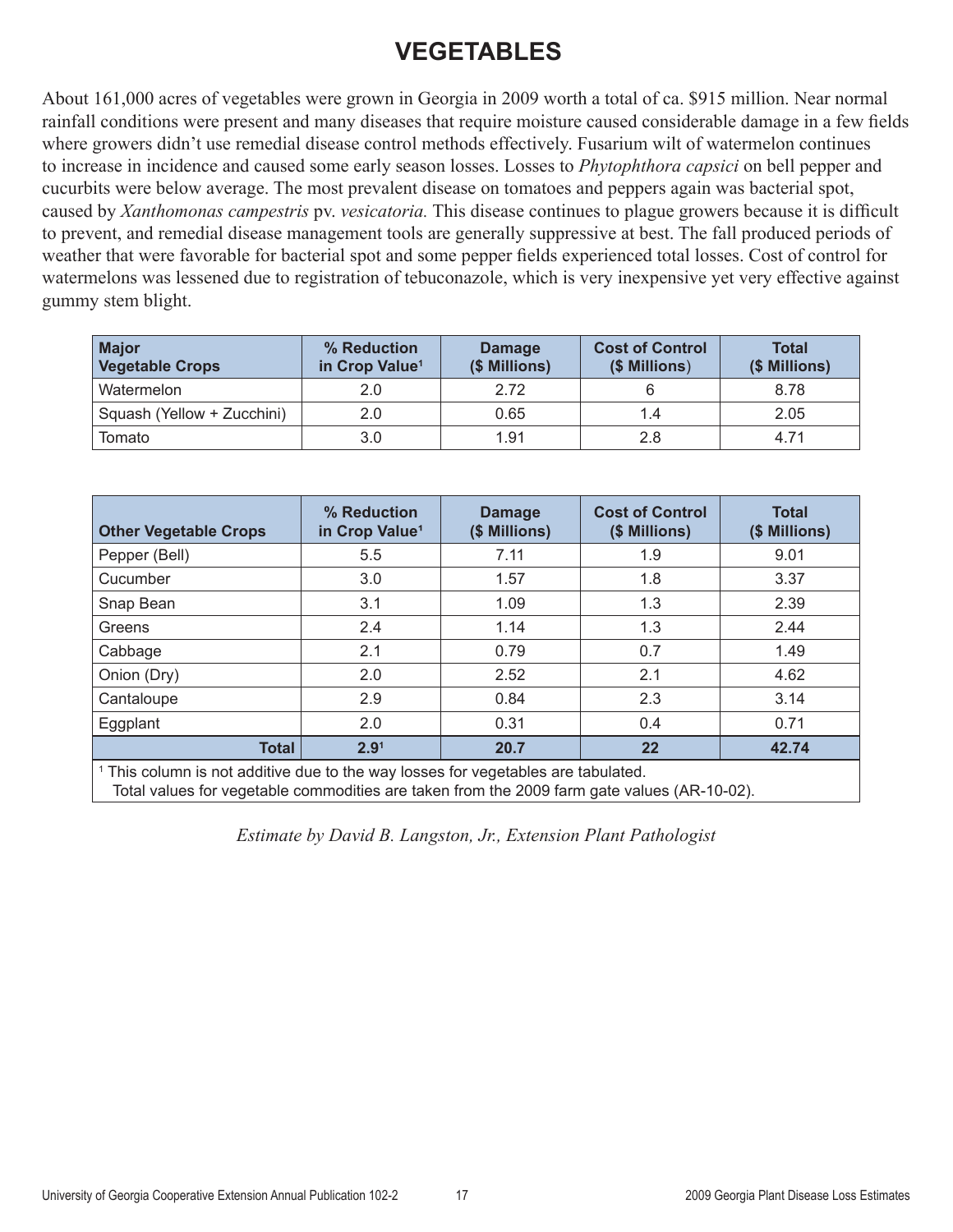#### **WHEAT**

Wheat was harvested from 287,277 acres with an average yield of 50.2 Bu/Acre. The farm gate value of wheat in 2009 was \$57,489,981. Acreage planted in 2009 accounted for a decrease of 28% compared to 2008. An early and severe epidemic of *Puccinia striiformis* (stripe rust) was observed in the southwestern-most parts of the state. A timely notification was issued to county Extension agents who implemented control strategies. Fungicide applications were made in areas that warranted the application. These actions averted widespread damage from *P. striiformis* in the state. Early infections of *Blumeria graminis f. sp tritici* (powdery mildew) were also registered in the southern part of the state. Powdery mildew disease pressure was high on wheat research plots in Tifton and Plains, Ga. Fungicide applications made for *P. striiformis* control helped against powdery mildew. Weather conditions later in the season ultimately held the disease in check. The cool and dry grain-filling period of April held *Puccinia recondita* (leaf rust) back in wheat critical physiological stages. *P. recondita* increased late in the season but had no effect on yield. Cooler temperatures and moist conditions in late winter encouraged soilborne mosaic virus to develop throughout the state. Barley Yellow Dwarf Virus (BYDV) was moderate with higher infection levels noted at the research plots located at the Calhoun research center. *Gaumannomyces graminis var. tritici* (take-all) was sporadically found in central and south Georgia and may have contributed to the early decline of some fields. *Stagonospora* (Glume blotch on heads and leaves) incidence was low in 2009. Minor incidences of loose smut caused by *Ustilago tritici* were registered and observed in localized areas. An important piece of the disease management strategy was the use of disease-resistant cultivars in 2009 and the use of fungicides.

| <b>Wheat Diseases</b>            | % Reduction in<br><b>Crop Value</b> | <b>Damage</b><br>(\$ Millions) | <b>Cost of Control</b><br>(\$ Millions) | <b>Total</b><br>(\$ Millions) |
|----------------------------------|-------------------------------------|--------------------------------|-----------------------------------------|-------------------------------|
| Leaf Rust/Stripe Rust            | 1.0                                 | 0.57                           | 1.14                                    | 1.71                          |
| Glume Blotch                     | 0.1                                 | 0.05                           | 0.05                                    | 0.10                          |
| <b>Powdery Mildew</b>            | 1.0                                 | 0.57                           | 0.28                                    | 0.85                          |
| <b>Barley Yellow Dwarf Virus</b> | 0.4                                 | 0.20                           | 0.28                                    | 0.48                          |
| Stinking/Loose Smut              |                                     |                                |                                         |                               |
| <b>Total</b>                     | 2.5                                 | 1.39                           | 1.75                                    | 3.14                          |

*Estimate by Alfredo Martinez, Extension Plant Pathologist, Griffin*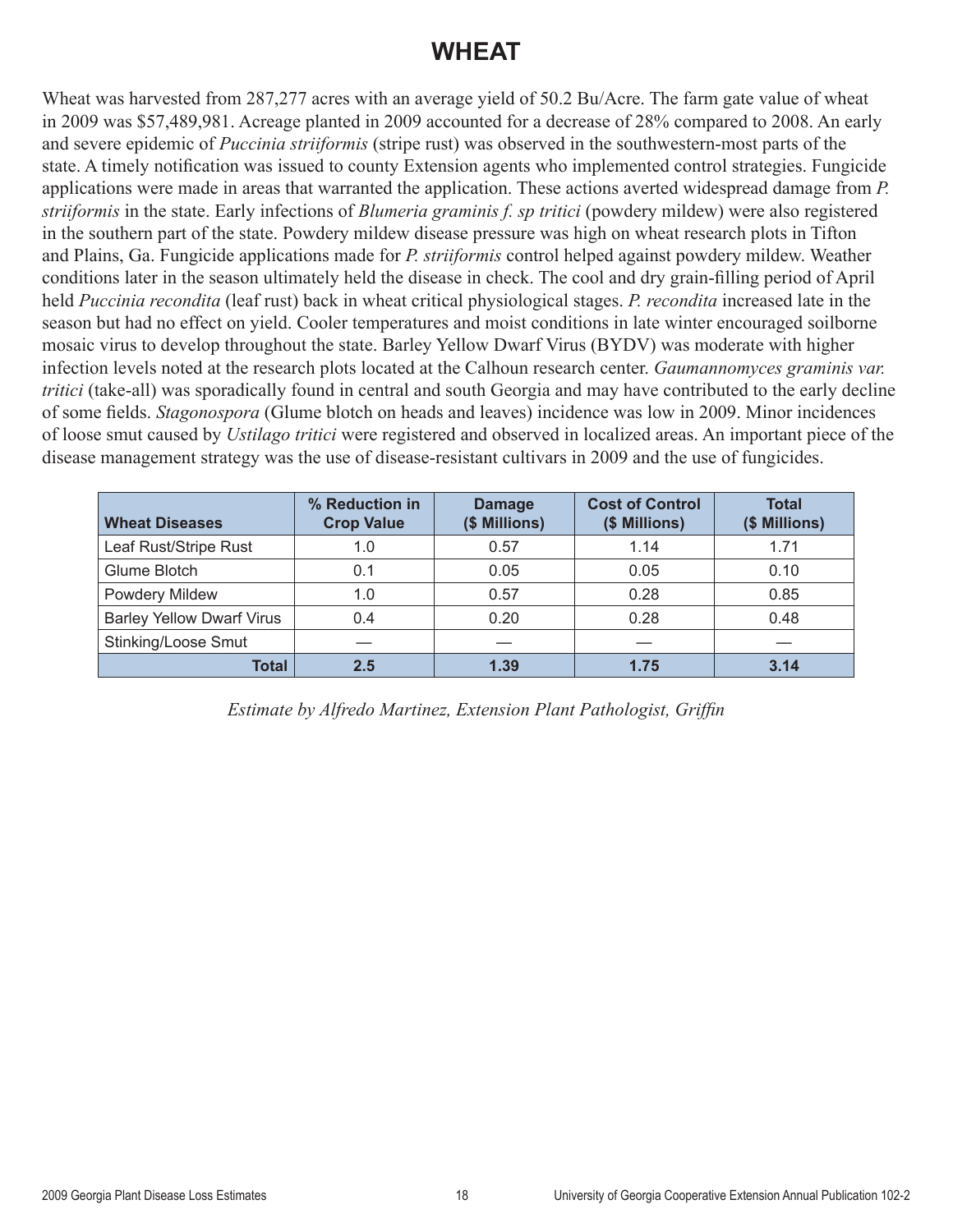#### **Summay of Total Losses Due to Disease Damage and Cost of Control in Georgia – 2009**

| <b>Crop or</b><br><b>Commodity</b> | <b>Estimated</b><br><b>Crop Value*</b> | % Reduction<br>in Crop<br>Value <sup>1</sup> | <b>Value of</b><br>Damage* | Cost of<br>Control* | <b>Total</b><br>Disease Loss*<br>(Damage & Control) | Total %<br>of Loss <sup>1,2</sup> |
|------------------------------------|----------------------------------------|----------------------------------------------|----------------------------|---------------------|-----------------------------------------------------|-----------------------------------|
| <b>Apple</b>                       | 6.76                                   | 6.6                                          | 0.479                      | 0.277               | 0.757                                               | 11.1                              |
| <b>Blackberry</b>                  | 7.90                                   | 16.4                                         | 1.551                      | 2.729               | 4.281                                               | 54.1                              |
| <b>Blueberry</b>                   | 102.46                                 | 4.4                                          | 4.716                      | 2.810               | 7.526                                               | 7.3                               |
| <b>Bunch Grape</b>                 | 5.67                                   | 8.5                                          | 0.527                      | 0.285               | 0.812                                               | 14.3                              |
| Corn                               | 203.26                                 | 9.6                                          | 19.4                       | 2.8                 | 22.2                                                | 10.9                              |
| <b>Cotton</b>                      | 712.66                                 | 13.0                                         | 92.6                       | 12.2                | 104.8                                               | 14.7                              |
| <b>Muscadine Grape</b>             | 5.66                                   | 4.6                                          | 0.273                      | 0.131               | 0.404                                               | 7.1                               |
| <b>Ornamental</b>                  | 564.28                                 | 7.1                                          | 40.06                      | 21.5                | 61.56                                               | 10.9                              |
| Peach                              | 59.54                                  | 7.7                                          | 4.973                      | 3.190               | 8.164                                               | 13.7                              |
| Peanut                             | 401.20                                 | 15.7                                         | 54.9                       | 49.62               | 104.5                                               | 26.0                              |
| Pecan                              | 170.98                                 | 5.0                                          | 8.5                        | 23.4                | 31.9                                                | 18.6                              |
| Soybean                            | 168.45                                 | 17.3                                         | 27.2                       | 4.6                 | 31.8                                                | 18.9                              |
| <b>Strawberry</b>                  | 4.92                                   | 5.5                                          | 0.286                      | 0.690               | 0.976                                               | 19.8                              |
| <b>Turf</b>                        | 1,800.0                                | 7.6                                          | 150.4                      | 77.1                | 227.5                                               | 12.6                              |
| Vegetable                          | 915.0                                  | 2.9                                          | 20.7                       | 22                  | 42.74                                               | 4.7                               |
| <b>Wheat</b>                       | 57.49                                  | 2.5                                          | 1.39                       | 1.75                | 3.14                                                | 5.5                               |
| <b>TOTALS</b>                      | 5,887.33                               | 7.3                                          | 427.95                     | 225.08              | 653.06                                              | 11.09                             |

 $*$  \$ Millions<br><sup>1</sup> This column is not additive.

<sup>2</sup> Total % loss for each crop and the grand total is figured on the basis of:

(Value of Damage + Cost Control) ÷ Crop Value

#### **ATTENTION!**